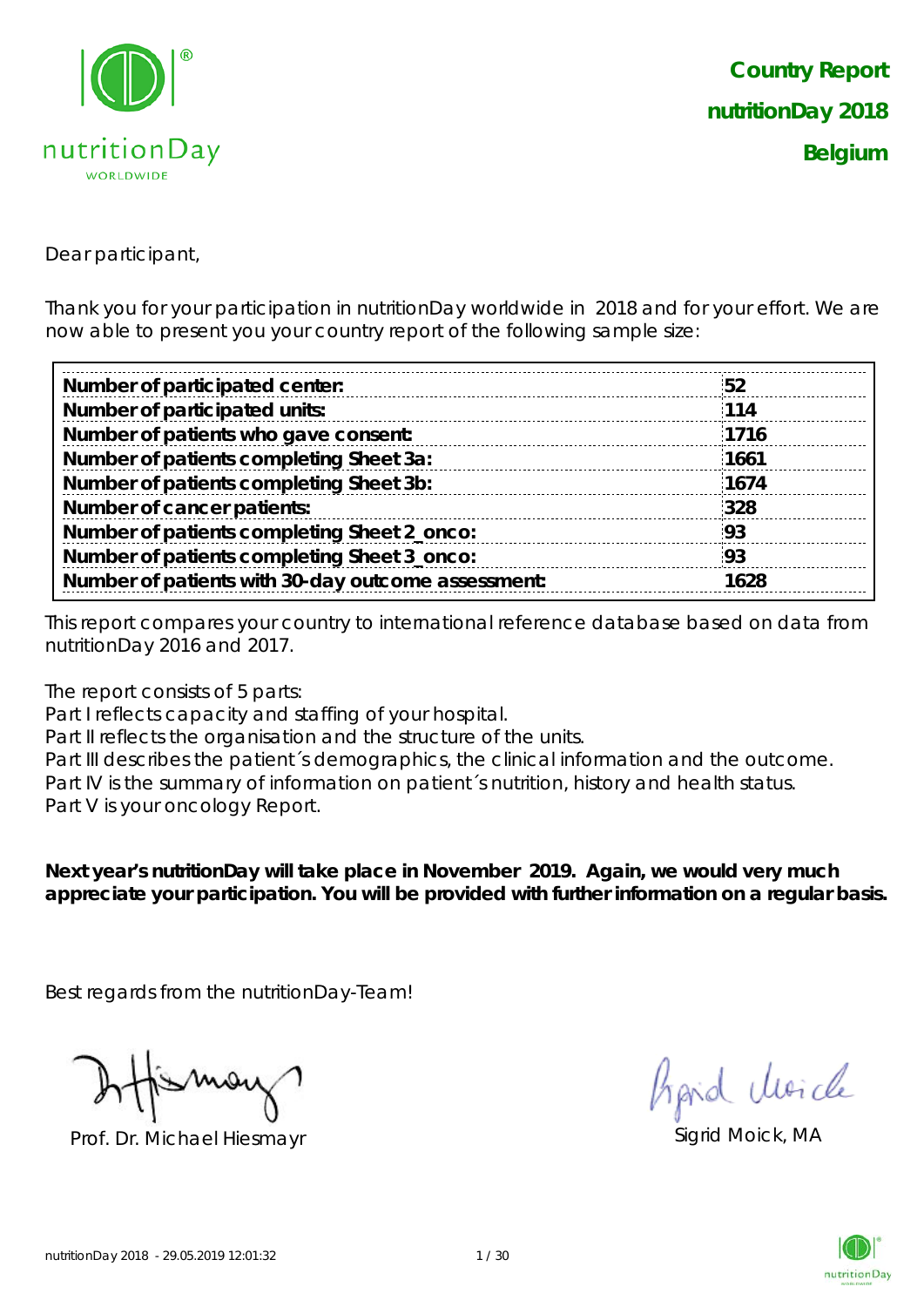# *I. Hospital capacity and staffing ("Hospital sheet")*

|                                                                                    | <b>YOUR RESULTS</b> | <b>REFERENCE RESULTS</b> |
|------------------------------------------------------------------------------------|---------------------|--------------------------|
| 1. Total number of beds in hospital                                                | 353 [263-534]       | 317 [188-615]            |
|                                                                                    |                     |                          |
| 2. Total number of admissions in the hospital last year 15643 [10992-21903]        |                     | 17520 [8982-34767]       |
|                                                                                    |                     |                          |
| 3. Total number of staff in the hospital                                           |                     |                          |
| <b>Total medical doctors</b>                                                       | 180 [123-314]       | 170 [78-396]             |
| Medical specialists                                                                | 152 [106-281]       | 117 [54-244]             |
| Medical non-specialists                                                            | 21 [9-59]           | 35 [11-82]               |
| <b>Nurses</b>                                                                      | 544 [316-751]       | 418 [195-800]            |
| <b>Dieticians</b>                                                                  | $9 [7-15]$          | $5[2-9]$                 |
| <b>Nutritionists</b>                                                               | $0[0-2]$            | $1[0-4]$                 |
| Pharmacists                                                                        | $8[4-15]$           | 7 [4-22]                 |
| Kitchen staff                                                                      | 40 [23-55]          | 30 [14-55]               |
|                                                                                    |                     |                          |
| <b>Full time equivalent</b>                                                        |                     |                          |
| <b>Total medical doctors</b>                                                       | 150 [89-281]        | 139 [60-368]             |
| <b>Medical specialists</b>                                                         | 128 [84-246]        | 98 [48-245]              |
| Medical non-specialists                                                            | 12 [4-107]          | 34 [11-87]               |
| <b>Nurses</b>                                                                      | 398 [264-618]       | 350 [187-778]            |
| <b>Dieticians</b>                                                                  | $7[5-10]$           | $4[2-8]$                 |
| <b>Nutritionists</b>                                                               | $0 [0-1]$           | $1[0-3]$                 |
| Pharmacists                                                                        | $6[4-12]$           | $6[3-18]$                |
| Kitchen staff                                                                      | 28 [16-47]          | 27 [14-50]               |
|                                                                                    |                     |                          |
| 4. Does the hospital have a nutrition care strategy?                               | 37 (90.2%) Yes      | 351 (78.7%) Yes          |
|                                                                                    |                     |                          |
| 5. Which nutrition-related standards or routine activities exist in your hospital? |                     |                          |
| Nutrition training is available                                                    | 34 (73.9%) Yes      | 298 (66.8%) Yes          |
| Nutrition steering committee is available                                          | 37 (80.4%) Yes      | 280 (62.8%) Yes          |
| Quality indicators are recorded and reported to national<br>or regional level      | 33 (71.7%) Yes      | 193 (43.3%) Yes          |
| Quality indicators are used for internal benchmarking                              | 18 (39.1%) Yes      | 235 (52.7%) Yes          |
| Patient feedback about food and food service is collected<br>using a questionnaire | 37 (80.4%) Yes      | 337 (75.6%) Yes          |
| None                                                                               | 5 (10.9%) Yes       | 19 (4.3%) Yes            |
| No answer given                                                                    | 5 (10.9%)           |                          |

## **6. Which codes are available /routinely used in your hospital for billing and reimbursement purposes?**

| <b>Codes available</b>     |                |                 |
|----------------------------|----------------|-----------------|
| <b>Nutrition Support</b>   | 18 (39.1%) Yes | 216 (48.4%) Yes |
| Oral nutrition supplements | 9 (19.6%) Yes  | 165 (37.0%) Yes |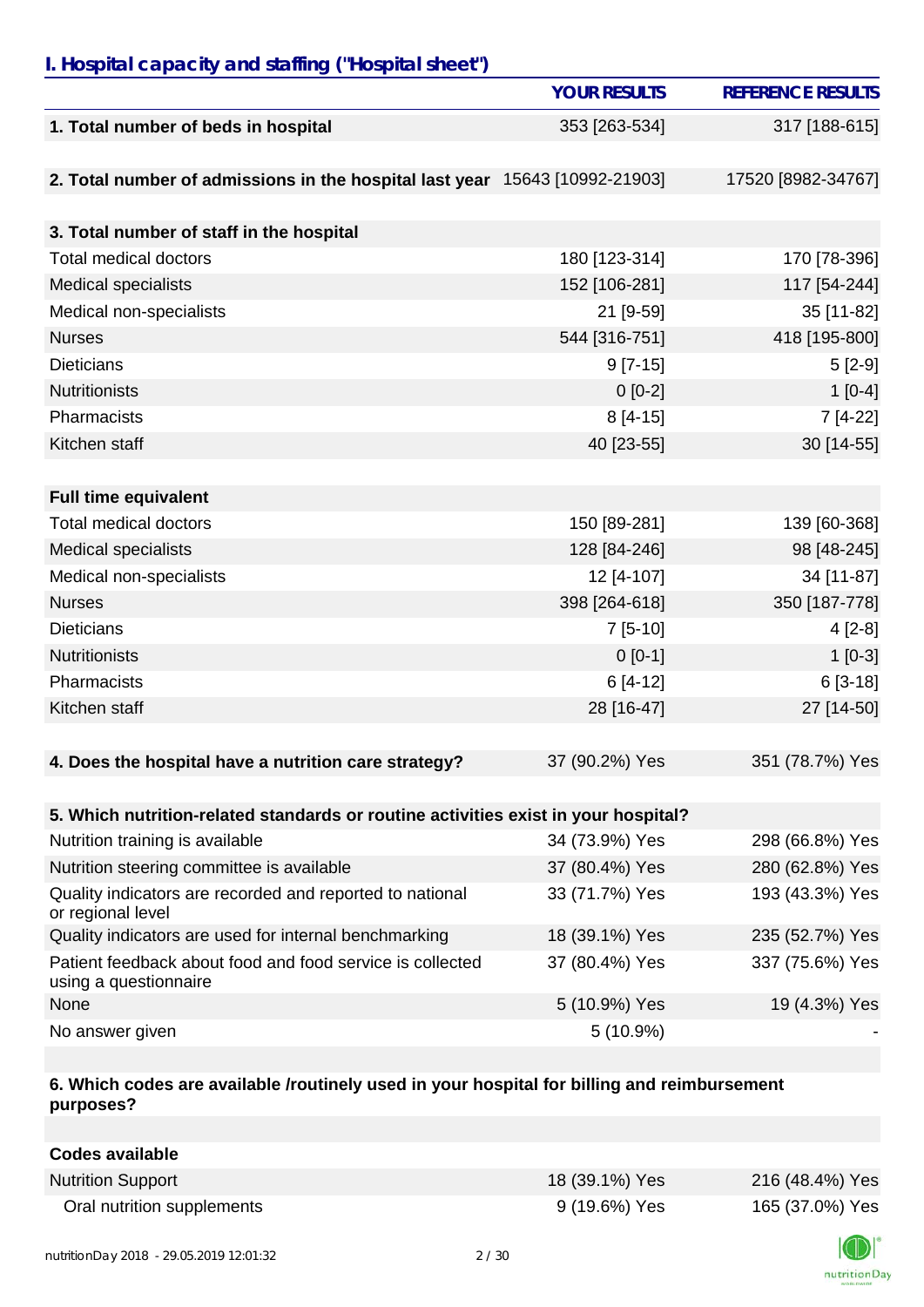| Parenteral nutrition                                      | 24 (52.2%) Yes | 255 (57.2%) Yes |
|-----------------------------------------------------------|----------------|-----------------|
| <b>Enteral nutrition</b>                                  | 21 (45.7%) Yes | 224 (50.2%) Yes |
| Dietary counseling                                        | 15 (32.6%) Yes | 166 (37.2%) Yes |
| Specific dietary interventions                            | 13 (28.3%) Yes | 119 (26.7%) Yes |
| Screening for malnutrition                                | 17 (37.0%) Yes | 119 (26.7%) Yes |
| Risk of malnutrition                                      | 14 (30.4%) Yes | 103 (23.1%) Yes |
| Malnutrition (in general)                                 | 21 (45.7%) Yes | 203 (45.5%) Yes |
| Severity of malnutrition (i.e. mild, moderate, severe)    | 23 (50.0%) Yes | 195 (43.7%) Yes |
| No information available from billing/finance/controlling | 16 (34.8%) Yes | 75 (16.8%) Yes  |
| No answer given                                           |                | 18 (4.0%)       |
|                                                           |                |                 |
| <b>Codes routinely used</b>                               |                |                 |
| <b>Nutrition Support</b>                                  | 16 (34.8%) Yes | 188 (42.2%) Yes |
| Oral nutrition supplements                                | 6 (13.0%) Yes  | 143 (32.1%) Yes |
| Parenteral nutrition                                      | 26 (56.5%) Yes | 233 (52.2%) Yes |
| <b>Enteral nutrition</b>                                  | 23 (50.0%) Yes | 205 (46.0%) Yes |
| Dietary counseling                                        | 13 (28.3%) Yes | 140 (31.4%) Yes |
| Specific dietary interventions                            | 10 (21.7%) Yes | 105 (23.5%) Yes |
| Screening for malnutrition                                | 15 (32.6%) Yes | 95 (21.3%) Yes  |
| <b>Risk of malnutrition</b>                               | 13 (28.3%) Yes | 80 (17.9%) Yes  |
| Malnutrition (in general)                                 | 18 (39.1%) Yes | 176 (39.5%) Yes |
| Severity of malnutrition (i.e. mild, moderate, severe)    | 20 (43.5%) Yes | 169 (37.9%) Yes |
| No information available from billing/finance/controlling | 15 (32.6%) Yes | 81 (18.2%) Yes  |
| No answer given                                           |                | 29 (6.5%)       |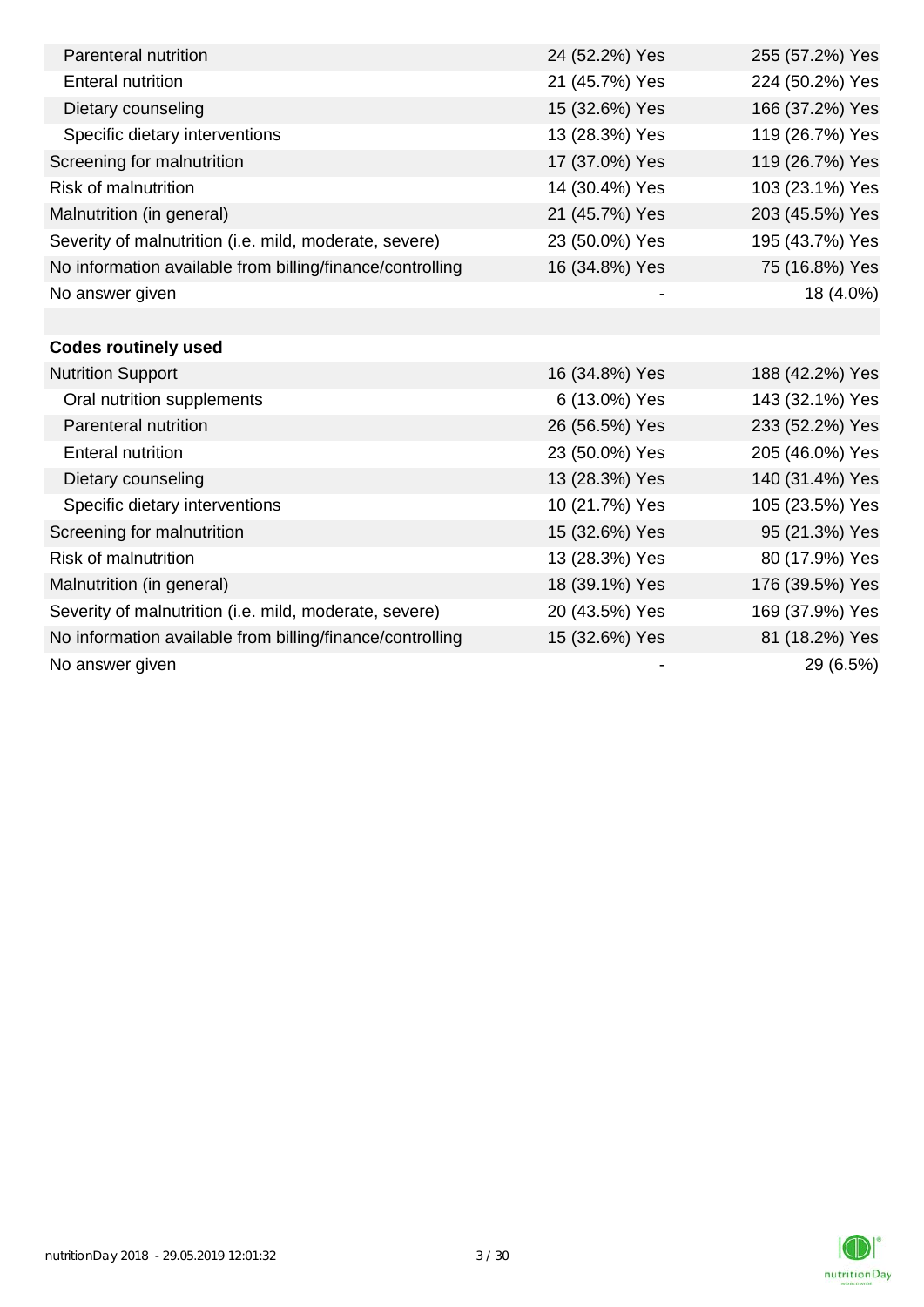# *II. Unit organisation and structures ("Sheet 1a/1b")*

|                                                                       | <b>YOUR RESULTS</b> | <b>REFERENCE RESULTS</b> |
|-----------------------------------------------------------------------|---------------------|--------------------------|
|                                                                       |                     |                          |
| Internal Medicine / General                                           | 11 (9.6%)           | 19.3%                    |
| Internal Medicine / Cardiology                                        | 3(2.6%)             | 4.5%                     |
| Internal Medicine / Gastroenterology & hepatology                     | 11 (9.6%)           | 6.3%                     |
| Internal Medicine / Geriatrics                                        | 36 (31.6%)          | 7.9%                     |
| Internal Medicine / Infectious diseases                               | $2(1.8\%)$          | 0.5%                     |
| Internal Medicine / Nephrology                                        | $1(0.9\%)$          | 1.3%                     |
| Internal Medicine / Oncology (incl. radiotherapy)                     | 6(5.3%)             | 7.2%                     |
| Interdisciplinary                                                     | 2(1.8%)             | 3.3%                     |
| Long term care                                                        | 5(4.4%)             | 2.0%                     |
| Neurology                                                             | 3(2.6%)             | 3.6%                     |
| Surgery / General                                                     | 11 (9.6%)           | 13.5%                    |
| Surgery/ Cardiac/Vascular/Thoracic                                    | $1(0.9\%)$          | 2.1%                     |
| Surgery / Neurosurgery                                                | 2(1.8%)             | 1.0%                     |
| Surgery / Orthopedic                                                  | 2(1.8%)             | 4.2%                     |
| Trauma                                                                | $1(0.9\%)$          | 1.4%                     |
| Ear Nose Throat (ENT)                                                 | $1(0.9\%)$          | 1.8%                     |
| Gynecology / Obstetrics                                               |                     | 1.6%                     |
| Pediatrics                                                            |                     | 1.3%                     |
| Psychiatry                                                            | 2(1.8%)             | 0.9%                     |
| <b>Others</b>                                                         | 14 (12.3%)          | 16.1%                    |
|                                                                       |                     |                          |
| 2. Number of registered inpatients at noon                            | 22 [19-26]          | 24 [18-31]               |
|                                                                       |                     |                          |
| 3. Total bed capacity of the unit                                     | 28 [24-30]          | 30 [24-38]               |
|                                                                       |                     |                          |
| 4. Number of each type of staff in the unit for TODAY's morning shift |                     |                          |
|                                                                       |                     |                          |
| <b>Fully trained</b>                                                  |                     |                          |
| <b>Medical doctors</b>                                                | $2[1-3]$            | $3[2-7]$                 |
| <b>Nurses</b>                                                         | $4[3-5]$            | $5[3-8]$                 |
| Nursing aides                                                         | $1[0-2]$            | $2[1-3]$                 |
| <b>Dieticians</b>                                                     | $1[1-1]$            | $1[0-1]$                 |
| <b>Nutritionists</b>                                                  | $0[0-0]$            | $0[0-1]$                 |
| Administrative staff                                                  | $1[0-1]$            | $1[0-1]$                 |
| Other staff involved in patient care                                  | $1[1-2]$            | $1[0-2]$                 |
|                                                                       |                     |                          |
| In training                                                           |                     |                          |
| <b>Medical doctors</b>                                                | $1[0-2]$            | $1[0-3]$                 |
| <b>Medical students</b>                                               | $0 [0-1]$           | $0[0-2]$                 |
| <b>Nurses</b>                                                         | $2[1-3]$            | $1[0-3]$                 |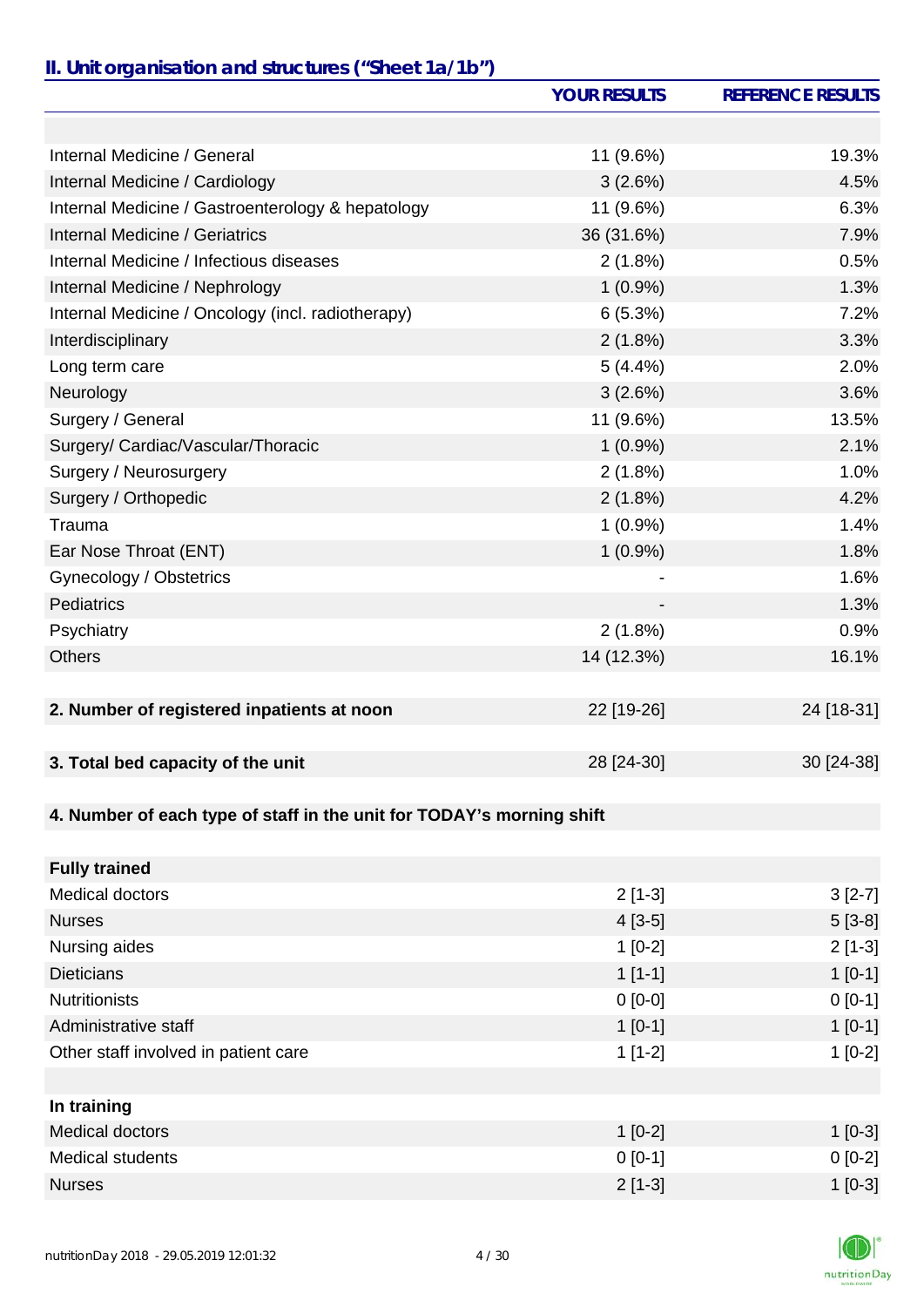| Nursing aides                                                                                       | $0[0-0]$                      | $0[0-0]$                       |
|-----------------------------------------------------------------------------------------------------|-------------------------------|--------------------------------|
| <b>Dieticians</b>                                                                                   | $0[0-0]$                      | $0[0-0]$                       |
| <b>Nutritionists</b>                                                                                | $0[0-0]$                      | $0[0-0]$                       |
| Other staff involved in patient care                                                                | $0[0-1]$                      | $0 [0-0]$                      |
|                                                                                                     |                               |                                |
| 5. Is there a nutrition support team in your hospital<br>available?                                 | 88 (88.0%) Yes                | 705 (76.4%) Yes                |
| 6. Does the unit have a nutrition care strategy?                                                    | 81 (81.0%) Yes                | 678 (73.5%) Yes                |
|                                                                                                     |                               |                                |
| 7. Is there a person in your unit responsible for<br>nutrition care?                                | 69 (69.0%) Yes                | 644 (69.8%) Yes                |
| 8. Is there a dietician, nutritionist or dietetic assistant<br>available for your unit?             | 104 (95.4%) Yes               | 831 (90.0%) Yes                |
| 9. Is specific staff responsible for providing feeding<br>assistance to patients during meal times? | 64 (64.0%) Yes                | 575 (62.3%) Yes                |
| 10. How do you MAINLY screen/monitor patients for<br>malnutrition?                                  |                               |                                |
|                                                                                                     |                               |                                |
| At admission                                                                                        |                               |                                |
| No routine screening<br>No fixed criteria                                                           | 5 (4.4%) Yes<br>1 (0.88%) Yes | 85 (8.8%) Yes<br>14 (1.4%) Yes |
| Experience / visual assessment only                                                                 |                               | 77 (7.9%) Yes                  |
| Weighing / BMI only                                                                                 | 14 (12.3%) Yes                | 141 (14.5%) Yes                |
| <b>Nutritional Risk Screening (NRS) 2002</b>                                                        | 62 (54.4%) Yes                | 309 (31.9%) Yes                |
| Malnutrition Universal Screening Tool (MUST)                                                        | 5 (4.4%) Yes                  | 59 (6.1%) Yes                  |
| Malnutrition Screening tool (MST)                                                                   |                               | 70 (7.2%) Yes                  |
| <b>SNAQ</b>                                                                                         | 2 (1.8%) Yes                  | 11 (1.1%) Yes                  |
| Other formal tool                                                                                   | 19 (16.7%) Yes                | 148 (15.3%) Yes                |
| I do not know                                                                                       | 1 (0.88%) Yes                 | 9 (0.93%) Yes                  |
| Missing                                                                                             | $5(4.4\%)$                    | 47 (4.8%)                      |
|                                                                                                     |                               |                                |
| <b>During hospital stay</b>                                                                         |                               |                                |
| No routine monitoring                                                                               | 6 (5.3%) Yes                  | 88 (9.1%) Yes                  |
| No fixed criteria                                                                                   | 5 (4.4%) Yes                  | 77 (7.9%) Yes                  |
| Experience / visual assessment only                                                                 | 17 (14.9%) Yes                | 174 (17.9%) Yes                |
| Weighing / BMI only                                                                                 | 52 (45.6%) Yes                | 313 (32.3%) Yes                |
| Other formal tool                                                                                   | 27 (23.7%) Yes                | 251 (25.9%) Yes                |
| I do not know                                                                                       | 2 (1.8%) Yes                  | 20 (2.1%) Yes                  |
| Missing                                                                                             | $5(4.4\%)$                    | 47 (4.8%)                      |
|                                                                                                     |                               |                                |
| 11a. Do you routinely use guidelines or standards for<br>nutrition care?                            | 76 (80.0%) Yes                | 724 (80.0%) Yes                |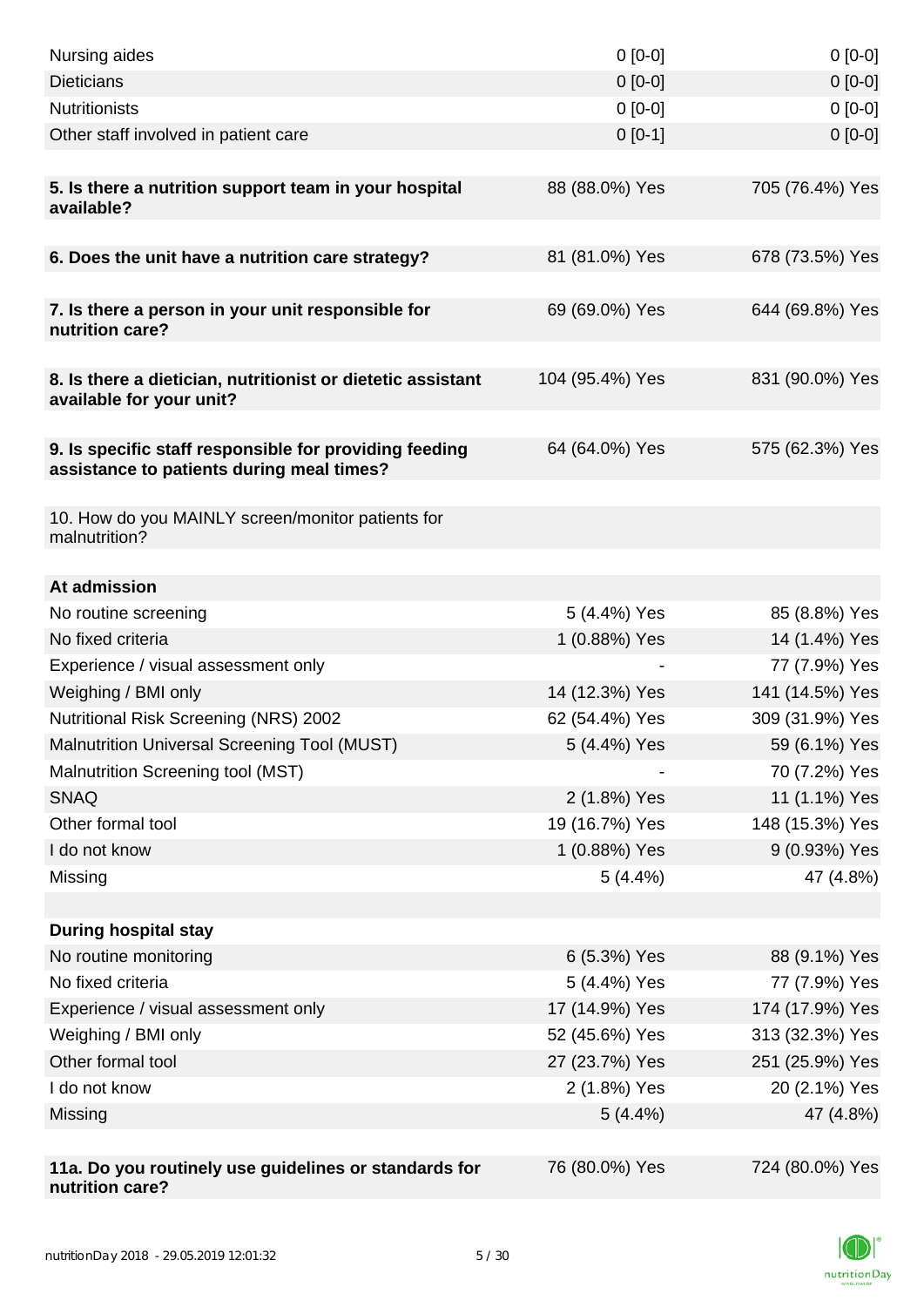| 11b. If yes, which one is mainly used?                            |                |                 |
|-------------------------------------------------------------------|----------------|-----------------|
| International guidelines                                          | 27 (35.5%) Yes | 186 (25.7%) Yes |
| National guidelines                                               | 2 (2.6%) Yes   | 105 (14.5%) Yes |
| Standards on hospital level                                       | 26 (34.2%) Yes | 249 (34.4%) Yes |
| Standards on unit level                                           | 6 (7.9%) Yes   | 51 (7.0%) Yes   |
| Individual patient nutrition care plans                           | 14 (18.4%) Yes | 116 (16.0%) Yes |
| Other                                                             |                | 7 (0.97%) Yes   |
| Missing                                                           | 1(1.3%)        | 10 (1.4%)       |
|                                                                   |                |                 |
| 12. What is routinely done in your unit for given patient groups? |                |                 |
|                                                                   |                |                 |
| At risk                                                           |                |                 |
| Watchful waiting                                                  | 20 (17.5%) Yes | 281 (29.0%) Yes |
| Discuss nutrition care activities during ward rounds              | 50 (43.9%) Yes | 430 (44.3%) Yes |
| Develop an individual nutrition care plan                         | 58 (50.9%) Yes | 509 (52.5%) Yes |
| Initiate treatment / nutrition intervention                       | 73 (64.0%) Yes | 582 (60.0%) Yes |
| Consult a nutrition expert (dietician, nutritionist, etc.)        | 61 (53.5%) Yes | 592 (61.0%) Yes |
| Consult a medical professional                                    | 31 (27.2%) Yes | 383 (39.5%) Yes |
| Calculate energy requirements                                     | 36 (31.6%) Yes | 479 (49.4%) Yes |
| Calculate protein requirements                                    | 32 (28.1%) Yes | 466 (48.0%) Yes |
|                                                                   |                |                 |
| <b>Malnourished</b>                                               |                |                 |
| Watchful waiting                                                  | 16 (14.0%) Yes | 196 (20.2%) Yes |
| Discuss nutrition care activities during ward rounds              | 43 (37.7%) Yes | 462 (47.6%) Yes |
| Develop an individual nutrition care plan                         | 59 (51.8%) Yes | 541 (55.8%) Yes |
| Initiate treatment / nutrition intervention                       | 64 (56.1%) Yes | 624 (64.3%) Yes |
| Consult a nutrition expert (dietician, nutritionist, etc.)        | 53 (46.5%) Yes | 581 (59.9%) Yes |
| Consult a medical professional                                    | 42 (36.8%) Yes | 411 (42.4%) Yes |
| Calculate energy requirements                                     | 49 (43.0%) Yes | 537 (55.4%) Yes |
| Calculate protein requirements                                    | 48 (42.1%) Yes | 522 (53.8%) Yes |
|                                                                   |                |                 |
| <b>Every patient</b>                                              |                |                 |
| Watchful waiting                                                  | 81 (71.1%) Yes | 483 (49.8%) Yes |
| Discuss nutrition care activities during ward rounds              | 32 (28.1%) Yes | 258 (26.6%) Yes |
| Develop an individual nutrition care plan                         | 28 (24.6%) Yes | 184 (19.0%) Yes |
| Initiate treatment / nutrition intervention                       | 22 (19.3%) Yes | 135 (13.9%) Yes |
| Consult a nutrition expert (dietician, nutritionist, etc.)        | 33 (28.9%) Yes | 185 (19.1%) Yes |
| Consult a medical professional                                    | 28 (24.6%) Yes | 209 (21.5%) Yes |
| Calculate energy requirements                                     | 18 (15.8%) Yes | 123 (12.7%) Yes |
| Calculate protein requirements                                    | 16 (14.0%) Yes | 113 (11.6%) Yes |
|                                                                   |                |                 |
| <b>Never</b>                                                      |                |                 |
| Watchful waiting                                                  | 3 (2.6%) Yes   | 76 (7.8%) Yes   |
| Discuss nutrition care activities during ward rounds              | 5 (4.4%) Yes   | 62 (6.4%) Yes   |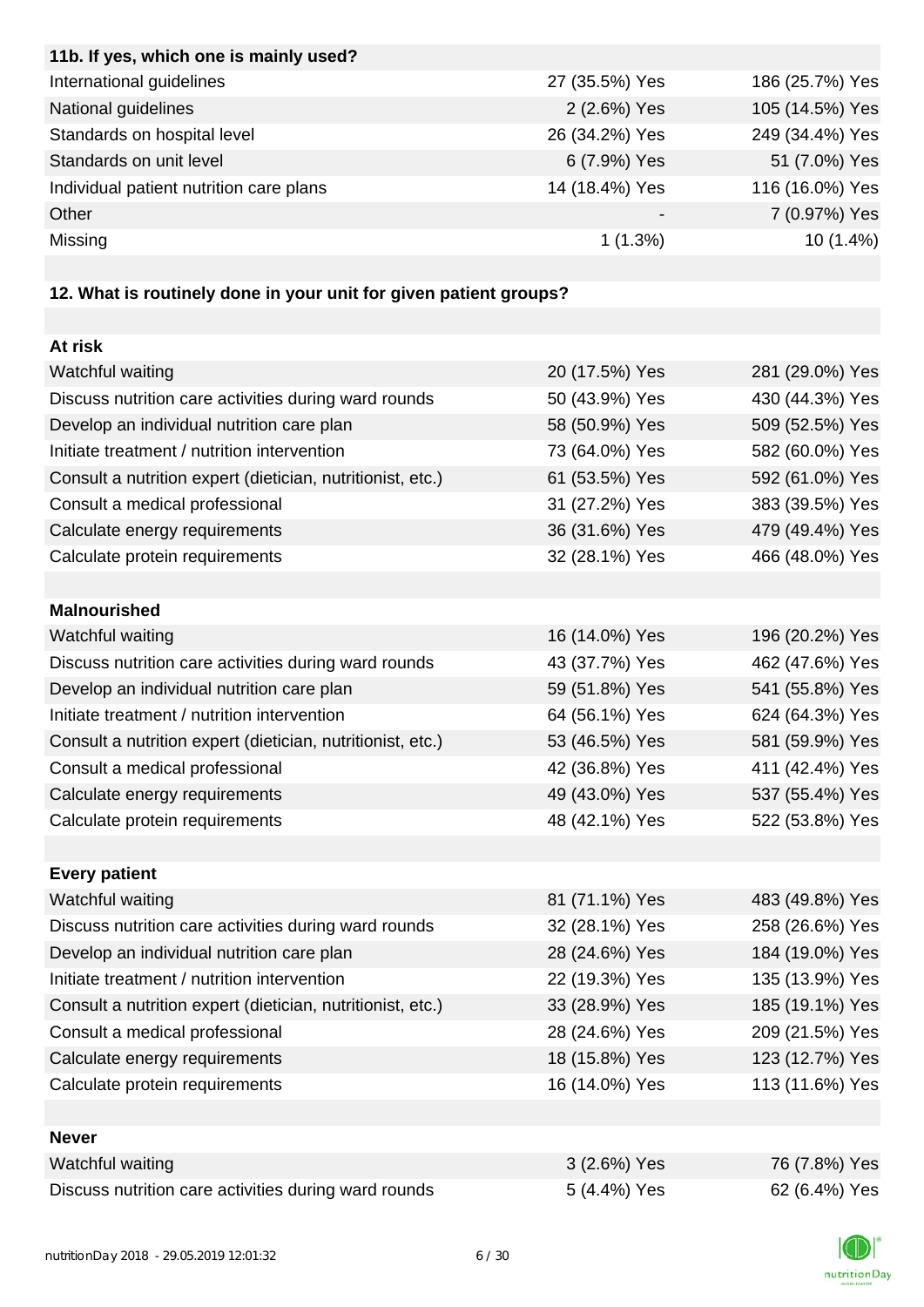| Develop an individual nutrition care plan                          | 2 (1.8%) Yes    | 50 (5.2%) Yes   |
|--------------------------------------------------------------------|-----------------|-----------------|
| Initiate treatment / nutrition intervention                        | 1 (0.88%) Yes   | 13 (1.3%) Yes   |
| Consult a nutrition expert (dietician, nutritionist, etc.)         | 1 (0.88%) Yes   | 16 (1.6%) Yes   |
| Consult a medical professional                                     | 14 (12.3%) Yes  | 106 (10.9%) Yes |
| Calculate energy requirements                                      | 18 (15.8%) Yes  | 103 (10.6%) Yes |
| Calculate protein requirements                                     | 18 (15.8%) Yes  | 124 (12.8%) Yes |
|                                                                    |                 |                 |
| I do not know                                                      |                 |                 |
| Watchful waiting                                                   | 5 (4.4%) Yes    | 51 (5.3%) Yes   |
| Discuss nutrition care activities during ward rounds               | 5 (4.4%) Yes    | 40 (4.1%) Yes   |
| Develop an individual nutrition care plan                          | 4 (3.5%) Yes    | 22 (2.3%) Yes   |
| Initiate treatment / nutrition intervention                        | 4 (3.5%) Yes    | 22 (2.3%) Yes   |
| Consult a nutrition expert (dietician, nutritionist, etc.)         | 5 (4.4%) Yes    | 18 (1.9%) Yes   |
| Consult a medical professional                                     | 10 (8.8%) Yes   | 51 (5.3%) Yes   |
| Calculate energy requirements                                      | 8 (7.0%) Yes    | 40 (4.1%) Yes   |
| Calculate protein requirements                                     | 11 (9.6%) Yes   | 42 (4.3%) Yes   |
|                                                                    |                 |                 |
| 13. When do you routinely weigh your patients?                     |                 |                 |
| at admission                                                       | 68 (59.6%) Yes  | 625 (64.4%) Yes |
| Within 24 hours                                                    | 20 (17.5%) Yes  | 142 (14.6%) Yes |
| Within 48 hours                                                    | 10 (8.8%) Yes   | 54 (5.6%) Yes   |
| Within 72 hours                                                    | 4 (3.5%) Yes    | 27 (2.8%) Yes   |
| Every week                                                         | 69 (60.5%) Yes  | 393 (40.5%) Yes |
| Occasionally                                                       | 9 (7.9%) Yes    | 109 (11.2%) Yes |
| When requested                                                     | 63 (55.3%) Yes  | 483 (49.8%) Yes |
| At discharge                                                       | 2 (1.8%) Yes    | 52 (5.4%) Yes   |
| Never                                                              | 3 (2.6%) Yes    | 13 (1.3%) Yes   |
| I do not know                                                      | 1 (0.88%) Yes   | 4 (0.41%) Yes   |
| No answer given                                                    | 10 (41.7%)      | 50 (5.2%)       |
|                                                                    |                 |                 |
| 14. What do you do to support adequate food intake of patients?    |                 |                 |
| Offer additional meals or in between snacks                        | 104 (91.2%) Yes | 730 (75.3%) Yes |
| Offer meal choices                                                 | 92 (80.7%) Yes  | 711 (73.3%) Yes |
| Offer different portion sizes                                      | 95 (83.3%) Yes  | 635 (65.5%) Yes |
| Consider food presentation                                         | 26 (22.8%) Yes  | 356 (36.7%) Yes |
| Change food texture/consistency as needed                          | 106 (93.0%) Yes | 797 (82.2%) Yes |
| Consider patient problems with eating and drinking                 | 93 (81.6%) Yes  | 793 (81.8%) Yes |
| Ensure that mealtimes are undisturbed/protected<br>mealtime policy | 21 (18.4%) Yes  | 218 (22.5%) Yes |
| Promote positive eating environment                                | 33 (28.9%) Yes  | 281 (29.0%) Yes |
| Consider cultural/religious preferences                            | 100 (87.7%) Yes | 559 (57.6%) Yes |
| Consider patient allergies / intolerances                          | 107 (93.9%) Yes | 650 (67.0%) Yes |
| Other                                                              | 7 (6.1%) Yes    | 74 (7.6%) Yes   |
| I do not know                                                      | 3 (2.6%) Yes    | 19 (2.0%) Yes   |
| No answer given                                                    | 5(4.4%)         | 48 (4.9%)       |

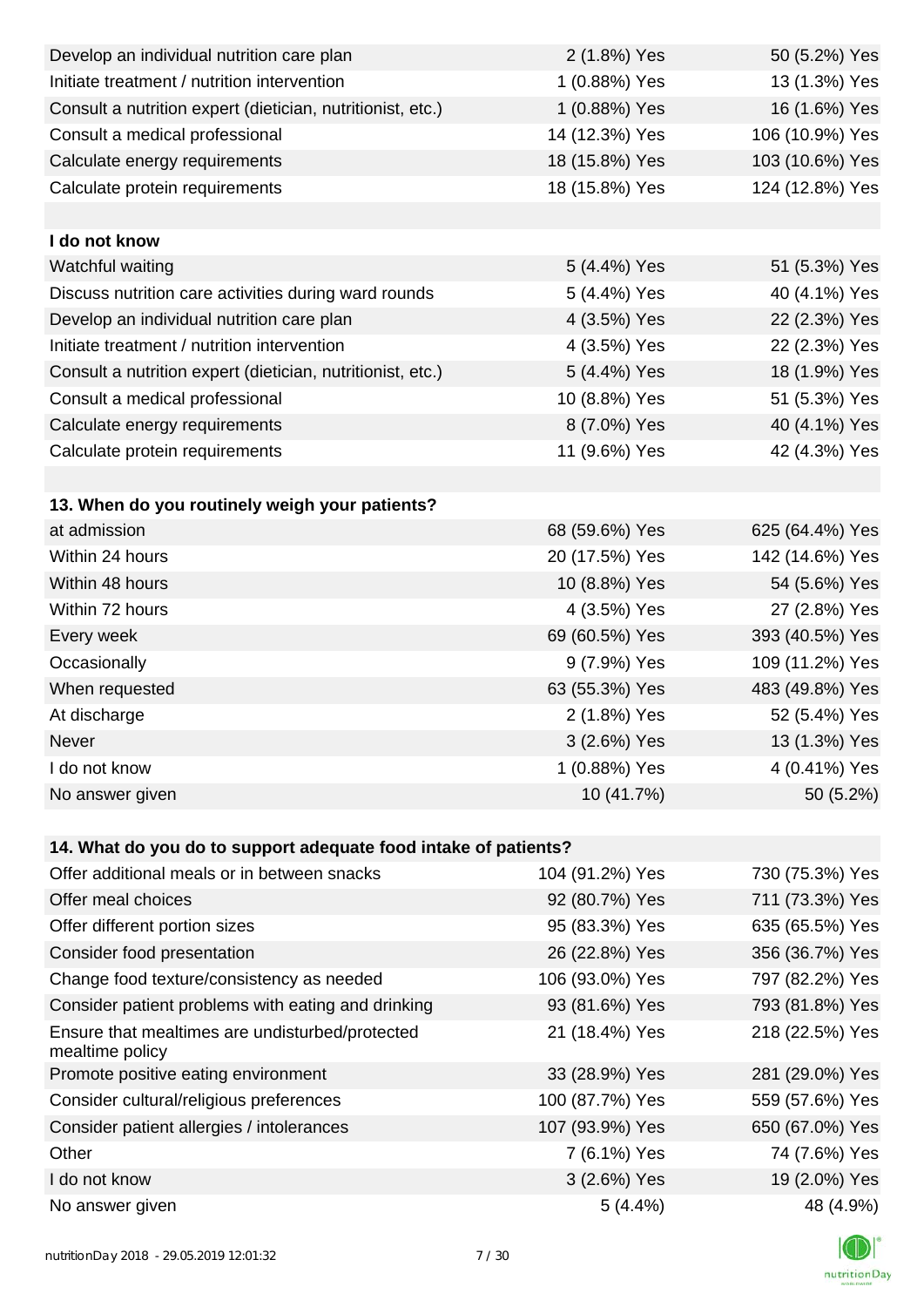| 15. Which nutrition-related standards or routine activities exist in your unit?     |                |                 |
|-------------------------------------------------------------------------------------|----------------|-----------------|
| Nutrition training is available                                                     | 65 (57.0%) Yes | 558 (57.5%) Yes |
| Reporting of nutrition related information to hospital<br>managers                  | 52 (45.6%) Yes | 408 (42.1%) Yes |
| Quality indicators are recorded and reported to national<br>or regional level       | 55 (48.2%) Yes | 302 (31.1%) Yes |
| Quality indicators are used for internal benchmarking                               | 19 (16.7%) Yes | 358 (36.9%) Yes |
| Patient feedback about food and food service is collected<br>using a questionnaire  | 64 (56.1%) Yes | 625 (64.4%) Yes |
| None                                                                                | 1 (0.88%) Yes  | 32 (3.3%) Yes   |
| I do not know                                                                       | 10 (8.8%) Yes  | 38 (3.9%) Yes   |
| No answer given                                                                     | 14 (12.3%)     | 68 (7.0%)       |
|                                                                                     |                |                 |
| 16. At admission what is asked and documented?                                      |                |                 |
| Change in weight                                                                    | 81 (71.1%) Yes | 775 (79.9%) Yes |
| Eating habits/difficulties                                                          | 80 (70.2%) Yes | 746 (76.9%) Yes |
| Nutrition before admission                                                          | 65 (57.0%) Yes | 592 (61.0%) Yes |
| None                                                                                | 2 (1.8%) Yes   | 15 (1.5%) Yes   |
| I do not know                                                                       | 5 (4.4%) Yes   | 20 (2.1%) Yes   |
| No answer given                                                                     | 14 (12.3%)     | 70 (7.2%)       |
|                                                                                     |                |                 |
| 17. On what forms is there a specific part about eating, nutrition or malnutrition? |                |                 |
|                                                                                     |                |                 |

| a. Patient Record has a section for                                                  |                |                 |
|--------------------------------------------------------------------------------------|----------------|-----------------|
| indicating if the patient is malnourished or at risk of<br>malnutrition              | 90 (78.9%) Yes | 708 (73.0%) Yes |
| nutrition treatment                                                                  | 70 (61.4%) Yes | 582 (60.0%) Yes |
| None                                                                                 |                | 54 (5.6%) Yes   |
| I do not know                                                                        | 7 (6.1%) Yes   | 26 (2.7%) Yes   |
|                                                                                      |                |                 |
| b. Discharge Letter                                                                  |                |                 |
| summarizes nutrition treatment received during stay                                  | 60 (52.6%) Yes | 407 (42.0%) Yes |
| makes future nutrition-related recommendations                                       | 61 (53.5%) Yes | 572 (59.0%) Yes |
| None                                                                                 | 3 (2.6%) Yes   | 110 (11.3%) Yes |
| I do not know                                                                        | 20 (17.5%) Yes | 69 (7.1%) Yes   |
|                                                                                      |                |                 |
| 18. Do you provide brochures about malnutrition to at<br>risk/malnourished patients? | 55 (60.4%) Yes | 356 (44.8%) Yes |
|                                                                                      |                |                 |
| 19. Who filled in this sheet?                                                        |                |                 |
| Head staff                                                                           | 57 (50.0%) Yes | 281 (29.0%) Yes |
| Dietician                                                                            | 62 (54.4%) Yes | 517 (53.3%) Yes |
| <b>Nurse</b>                                                                         | 20 (17.5%) Yes | 279 (28.8%) Yes |
| Physician                                                                            | 6 (5.3%) Yes   | 128 (13.2%) Yes |
| Administrative staff                                                                 | 3 (2.6%) Yes   | 8 (0.82%) Yes   |

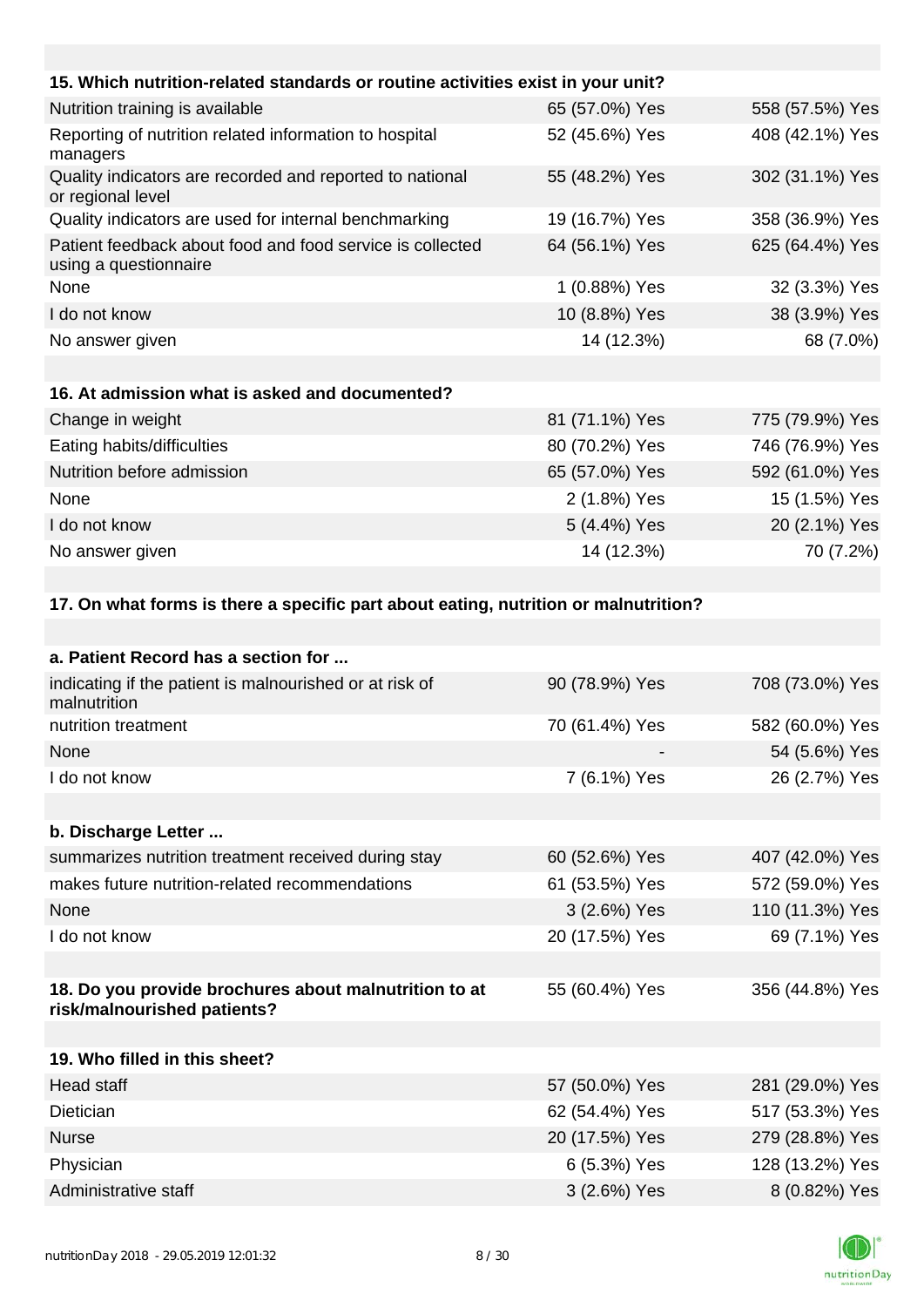| Other         | 6 (5.3%) Yes | 39 (4.0%) Yes |
|---------------|--------------|---------------|
| None          | $\sim$       |               |
| I do not know | 2 (1.8%) Yes | 7 (0.72%) Yes |

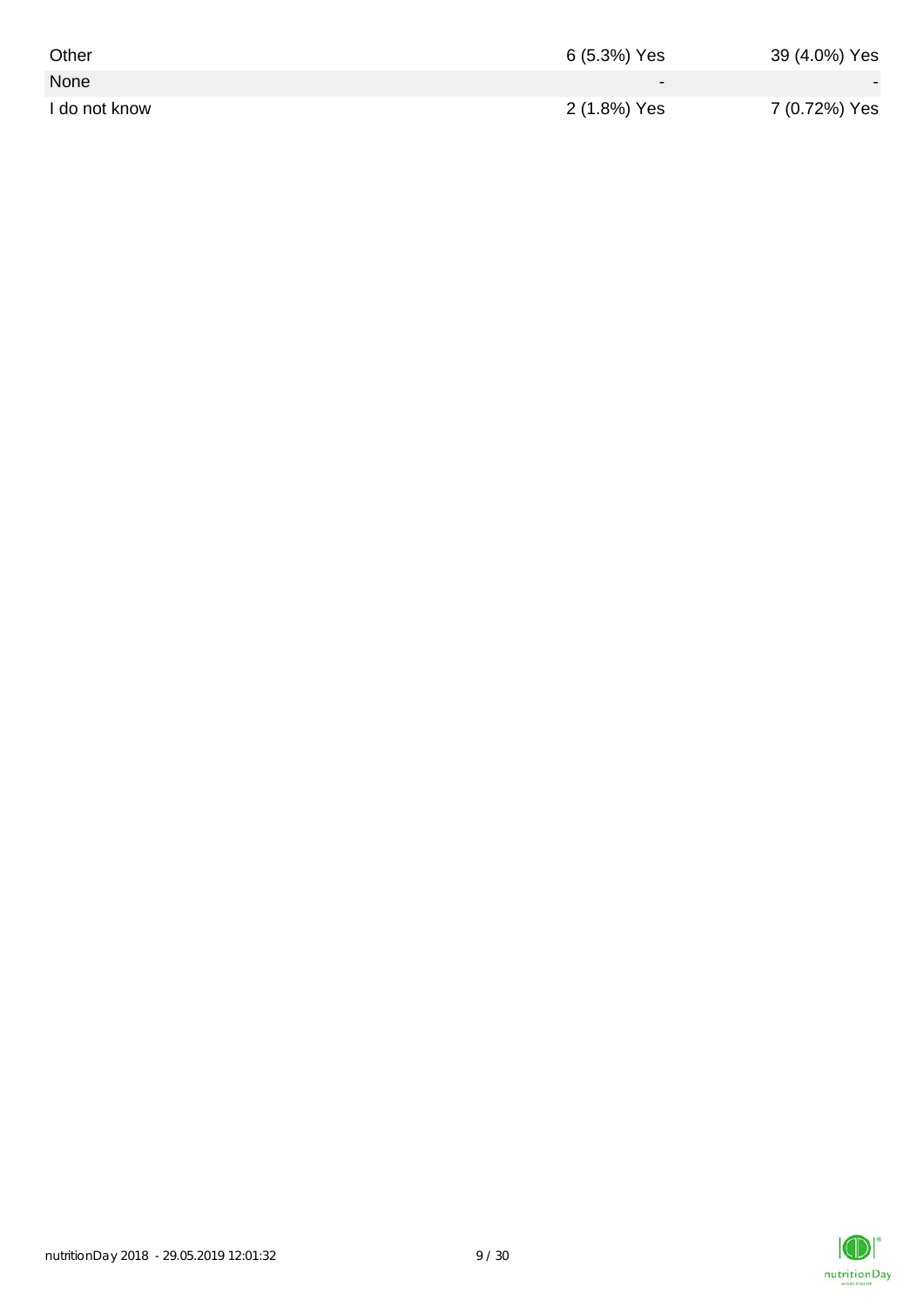|                                                                                         | <b>YOUR RESULTS</b> | <b>REFERENCE RESULTS</b> |
|-----------------------------------------------------------------------------------------|---------------------|--------------------------|
|                                                                                         |                     |                          |
| Total                                                                                   | 1716                | 17827                    |
| Age                                                                                     | 75 [63-85]          | 67 [53-78]               |
| Female                                                                                  | 917 (53.4%)         | 8951 (50.2%)             |
| Weight                                                                                  | 72.9±18.7           | $70.1 \pm 19.2$          |
| Height                                                                                  | $167 + 10$          | $165 + 10$               |
| <b>BMI</b>                                                                              | $26.1 \pm 6.0$      | $25.5 \pm 6.0$           |
| 1. This hospital admission was                                                          |                     |                          |
| planned                                                                                 | 625 (36.4%)         | 6798 (38.1%)             |
| an emergency                                                                            | 954 (55.6%)         | 9562 (53.6%)             |
| I do not know                                                                           | 137 (8.0%)          | 1467 (8.2%)              |
| No answer given                                                                         |                     |                          |
|                                                                                         |                     |                          |
| 2a. Diagnosis at admission                                                              |                     |                          |
| 0100 Infectious and parasitic diseases                                                  | 198 (11.5%)         | 1555 (8.7%)              |
| 0200 Neoplasms                                                                          | 226 (13.2%)         | 3133 (17.6%)             |
| 0300 Blood and bloodforming organs and the immune<br>mechanism                          | 85 (5.0%)           | 1159 (6.5%)              |
| 0400 Endocrine, nutritional and metabolic diseases                                      | 192 (11.2%)         | 2190 (12.3%)             |
| 0500 Mental health                                                                      | 127 (7.4%)          | 851 (4.8%)               |
| 0600 Nervous system                                                                     | 168 (9.8%)          | 1636 (9.2%)              |
| 0700 Eye and adnexa                                                                     | 21 (1.2%)           | 236 (1.3%)               |
| 0800 Ear and mastoid process                                                            | 11 (0.64%)          | 127 (0.71%)              |
| 0900 Circulatory system                                                                 | 349 (20.3%)         | 3801 (21.3%)             |
| 1000 Respiratory system                                                                 | 279 (16.3%)         | 2810 (15.8%)             |
| 1100 Digestive system                                                                   | 409 (23.8%)         | 4343 (24.4%)             |
| 1200 Skin and subcutaneous tissue                                                       | 77 (4.5%)           | 786 (4.4%)               |
| 1300 Musculoskeletal system and connective tissue                                       | 426 (24.8%)         | 2703 (15.2%)             |
| 1400 Genitourinary system                                                               | 220 (12.8%)         | 1776 (10.0%)             |
| 1500 Pregnancy, childbirth and the puerperium                                           |                     | 198 (1.1%)               |
| 1600 Conditions originating in the perinatal period                                     |                     | 25 (0.14%)               |
| 1700 Congenital/chromosomal abnormalities                                               | 1(0.06%)            | 31 (0.17%)               |
| 1800 Symptoms, signs, abnormal clinical/lab findings                                    | 29 (1.7%)           | 816 (4.6%)               |
| 1900 Injury, poisoning                                                                  | 75 (4.4%)           | 512 (2.9%)               |
| 2000 External causes of morbidity and mortality (e.g.<br>transport accidents, assaults) | 40 (2.3%)           | 379 (2.1%)               |
| 2100 Factors influencing health status and contact with<br>health services              | 137 (8.0%)          | 619 (3.5%)               |
| No answer given                                                                         |                     |                          |
|                                                                                         |                     |                          |
| 3. Which conditions/comorbidities does this patient have?                               |                     |                          |
| Cardiac insufficiency                                                                   | 382 (23.1%)         | 3518 (22.5%)             |

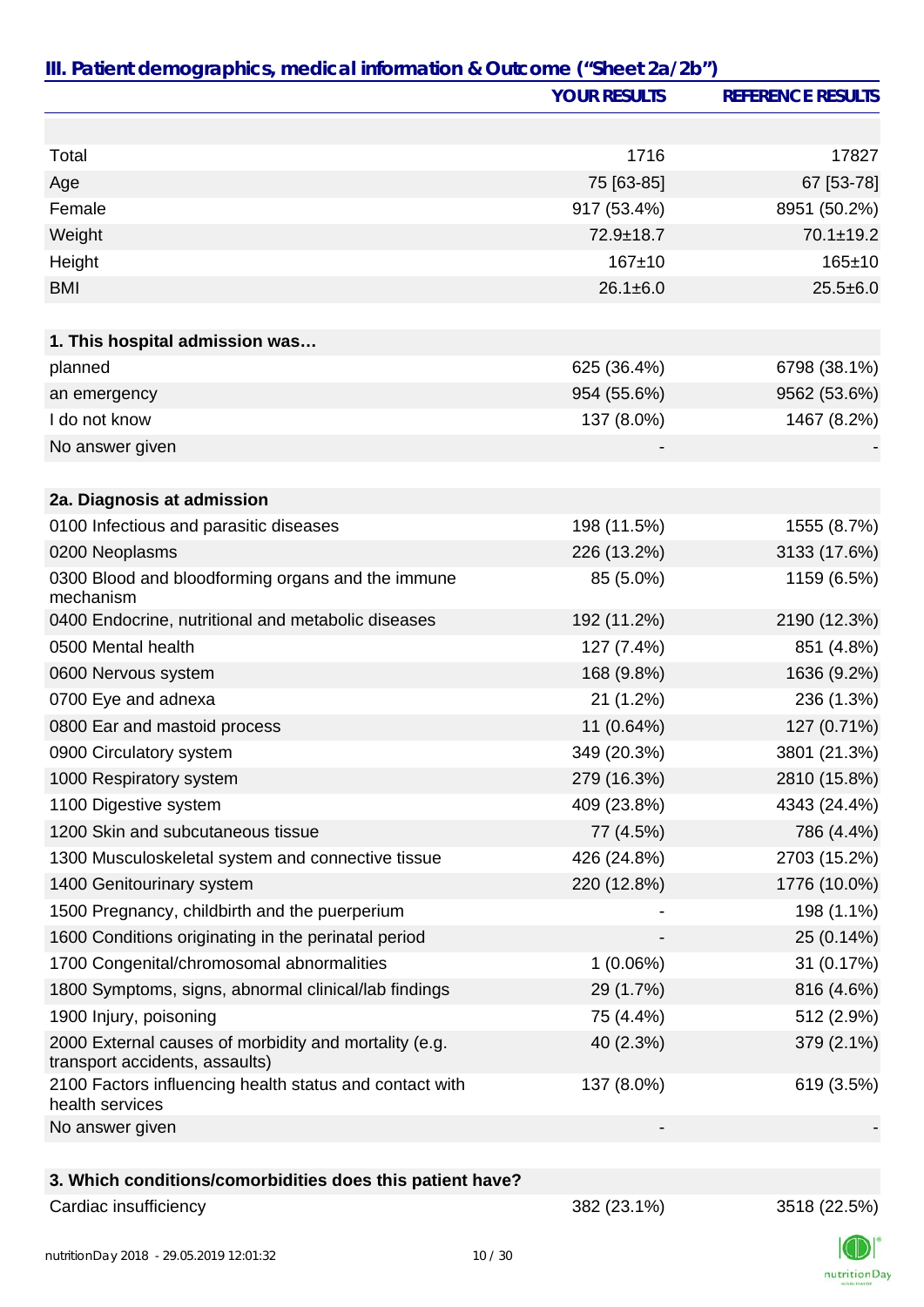| Myocardial infarction                                | 71 (4.3%)    | 823 (5.4%)    |
|------------------------------------------------------|--------------|---------------|
| Chronic lung disease                                 | 280 (16.9%)  | 2299 (14.8%)  |
| Cerebral vascular disease                            | 148 (9.0%)   | 1523 (9.9%)   |
| Peripheral vascular disease                          | 292 (17.7%)  | 1931 (12.6%)  |
| Chronic liver disease                                | 103 (6.3%)   | 992 (6.5%)    |
| Chronic kidney disease                               | 243 (14.8%)  | 1734 (11.3%)  |
| <b>Diabetes</b>                                      | 363 (22.0%)  | 3888 (24.9%)  |
| Cancer                                               | 328 (19.9%)  | 3763 (24.2%)  |
| Infection                                            | 262 (15.9%)  | 2245 (14.5%)  |
| Dementia                                             | 159 (9.6%)   | 798 (5.2%)    |
| Major depressive disorder                            | 149 (9.1%)   | 853 (5.6%)    |
| Other chronic mental disorder                        | 130 (7.9%)   | 815 (5.4%)    |
| Other chronic disease                                | 257 (15.6%)  | 4031 (25.9%)  |
| None                                                 | 268 (15.6%)  | 3008 (16.9%)  |
|                                                      |              |               |
| 4a. Previous operation during this hospital stay     |              |               |
| Yes, planned                                         | 324 (18.9%)  | 3584 (20.1%)  |
| Yes, acute                                           | 108 (6.3%)   | 1077 (6.0%)   |
| <b>No</b>                                            | 1064 (62.0%) | 12545 (70.4%) |
| I do not know                                        | 24 (1.4%)    | 230 (1.3%)    |
| Missing                                              | 196 (11.4%)  | 391 (2.2%)    |
|                                                      |              |               |
| Days since operation                                 | $6[2-16]$    | $3[1-11]$     |
|                                                      |              |               |
| 4b. Planned operation during this hospital stay      |              |               |
| Yes, today or tomorrow                               | 42 (2.4%)    | 1266 (7.1%)   |
| Yes, later                                           | 32 (1.9%)    | 953 (5.3%)    |
| No                                                   | 1309 (76.3%) | 13798 (77.4%) |
| I do not know                                        | 117 (6.8%)   | 833 (4.7%)    |
| Missing                                              | 216 (12.6%)  | 977 (5.5%)    |
|                                                      |              |               |
| 5. Previous ICU admission during this hospital stay? | 158 (10.1%)  | 1781 (10.0%)  |
| (Yes)                                                |              |               |
|                                                      |              |               |
| 6. Is this patient terminally ill?                   | 58 (3.4%)    | 1122 (6.3%)   |
|                                                      |              |               |
| 7. Fluid status                                      |              |               |
| Normal                                               | 1292 (75.3%) | 13668 (76.7%) |
| Overloaded                                           | 122 (7.1%)   | 1008 (5.7%)   |
| Dehydrated                                           | 61 (3.6%)    | 878 (4.9%)    |
| I do not know                                        | 241 (14.0%)  | 2273 (12.8%)  |
| Missing                                              |              |               |
|                                                      |              |               |
| 8. Number of different medications planned           |              |               |
| Oral                                                 | $7[5-10]$    | $5[2-8]$      |
|                                                      |              | $\sqrt{2}$    |

 $\mathbb{C} \mathbb{D} \mathbb{I}$ nutritionDay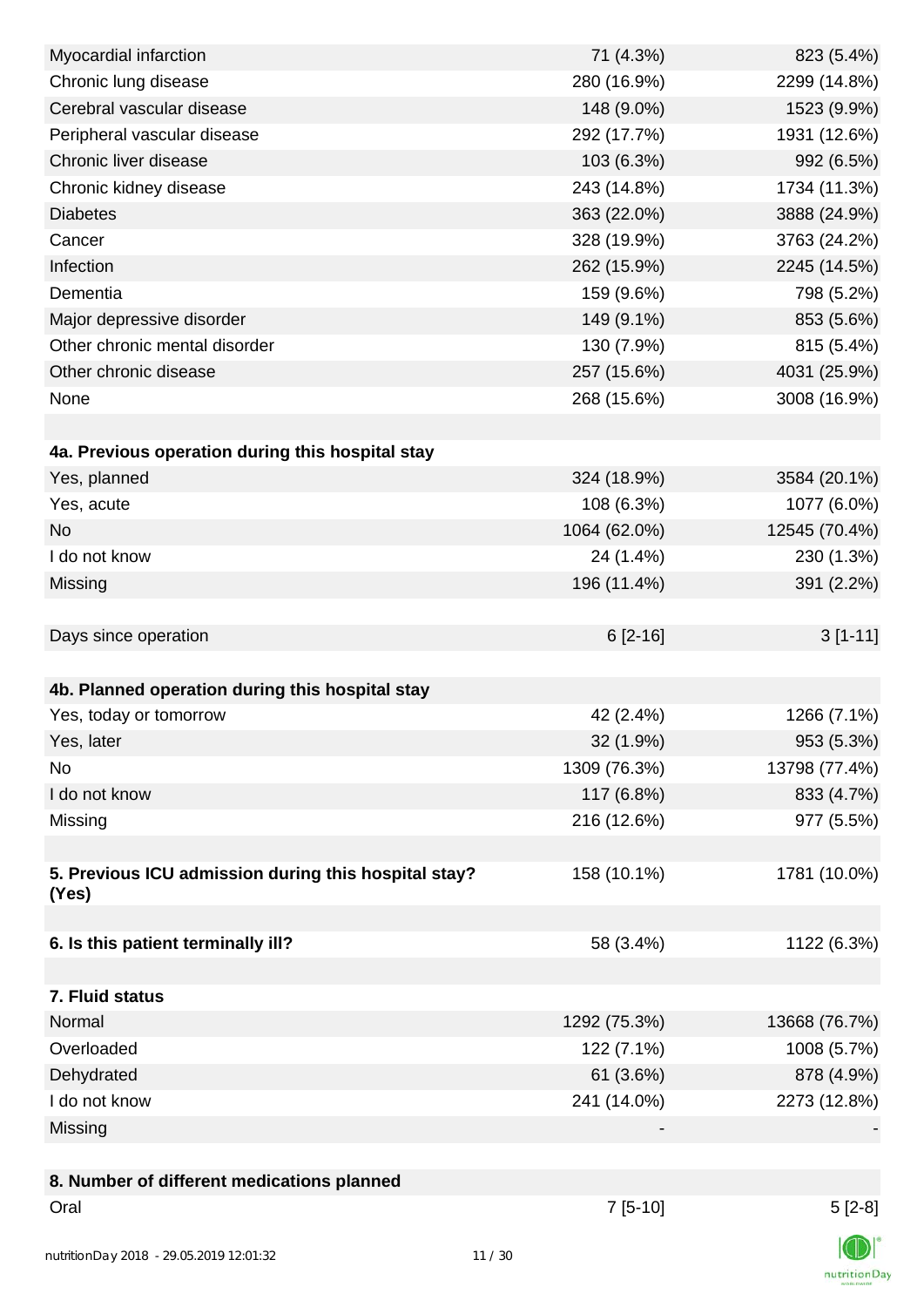| Other                                                                                    | $2[1-3]$     | $2[1-4]$      |
|------------------------------------------------------------------------------------------|--------------|---------------|
|                                                                                          |              |               |
| 9. Was this patient identified as malnourished or at risk of malnutrition?               |              |               |
| Malnourished                                                                             | 331 (19.3%)  | 2050 (11.5%)  |
| At risk                                                                                  | 406 (23.7%)  | 3162 (17.7%)  |
| No                                                                                       | 831 (48.4%)  | 11117 (62.4%) |
| I do not know                                                                            | 148 (8.6%)   | 1498 (8.4%)   |
| Missing                                                                                  |              |               |
|                                                                                          |              |               |
| 10. IV Fluids                                                                            |              |               |
| Electrolyte solution (NaCl, Ringers lactate, etc)                                        | 421 (24.5%)  | 6470 (36.3%)  |
| 5% Glucose solution                                                                      | 199 (11.6%)  | 1853 (10.4%)  |
|                                                                                          |              |               |
| 11. Number of ONS drinks planned                                                         | $0[0-1]$     | $0[0-0]$      |
|                                                                                          |              |               |
| 12. Nutrition intake                                                                     |              |               |
| Regular hospital food                                                                    | 887 (51.7%)  | 10454 (58.6%) |
| Fortified/enriched hospital food                                                         | 563 (32.8%)  | 1962 (11.0%)  |
| Protein/energy supplement (e.g. ONS drinks)                                              | 495 (28.8%)  | 2469 (13.8%)  |
| <b>Enteral nutrition</b>                                                                 | 34 (2.0%)    | 882 (4.9%)    |
| Parenteral nutrition                                                                     | 47 (2.7%)    | 929 (5.2%)    |
| Special diet                                                                             | 572 (33.3%)  | 5732 (32.2%)  |
| None                                                                                     | 42 (2.4%)    | 895 (5.0%)    |
|                                                                                          |              |               |
| 13a. All lines and Tubes                                                                 |              |               |
| <b>Central Venous</b>                                                                    | 154 (9.8%)   | 1535 (8.6%)   |
| Peripheral venous access                                                                 | 523 (33.4%)  | 8238 (46.2%)  |
|                                                                                          | 13 (0.83%)   | 462 (2.6%)    |
| Nasogastric                                                                              |              |               |
| Nasojejunal                                                                              | 6(0.38%)     | 79 (0.44%)    |
| Nasoduadenal                                                                             | 8 (0.51%)    | 67 (0.38%)    |
| Enterostoma                                                                              | 2(0.13%)     | 82 (0.46%)    |
| Percutaneous endoscopy/surgical gastrostomy                                              | 6(0.38%)     | 137 (0.77%)   |
| Percutaneous endoscopy/surgical jejunostomy                                              | 5(0.32%)     | 63 (0.35%)    |
| None                                                                                     | 1045 (60.9%) | 8032 (45.1%)  |
|                                                                                          |              |               |
| 13b. Were there complications with nutrition related lines<br>and tubes since admission? |              |               |
| Yes, previously                                                                          | 21(1.2%)     | 247 (1.4%)    |
| Yes, ongoing                                                                             | 4(0.23%)     | 173 (0.97%)   |
| No                                                                                       | 1131 (65.9%) | 14548 (81.6%) |
| I do not know                                                                            | 246 (14.3%)  | 1646 (9.2%)   |
| Missing                                                                                  | 314 (18.3%)  | 1213 (6.8%)   |
|                                                                                          |              |               |

#### **14. Please indicate if any of the following was done for this patient since admission**

| Energy requirements were determined |
|-------------------------------------|
|-------------------------------------|

Energy requirements were determined 612 (39.1%) 6273 (35.2%)



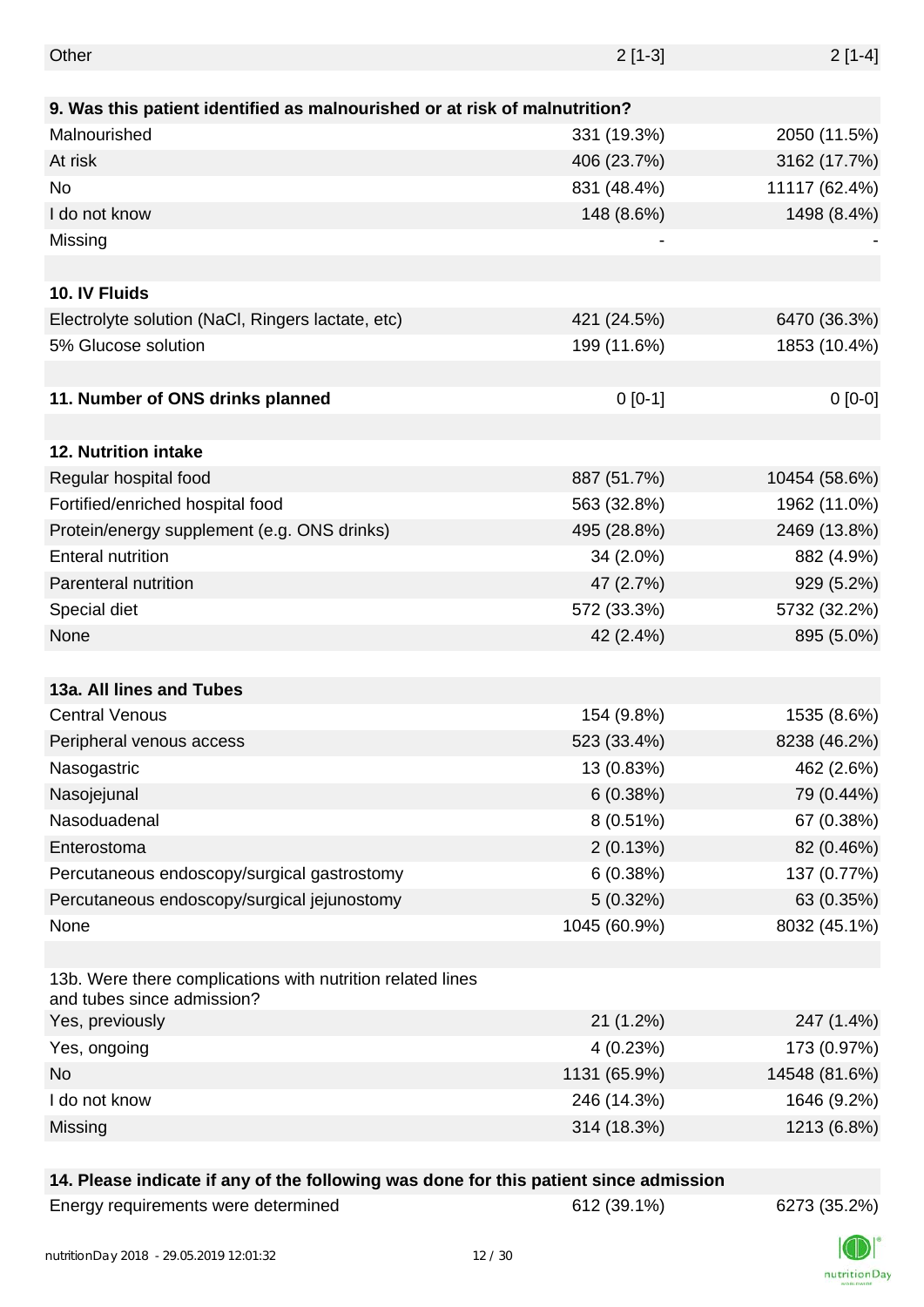| Protein requirements were determined                     | 538 (34.4%)  | 5516 (30.9%)  |
|----------------------------------------------------------|--------------|---------------|
| Food/Nutrition intake was recorded in the patient record | 767 (49.0%)  | 7653 (42.9%)  |
| Nutrition treatment plan was developed                   | 650 (41.5%)  | 6036 (33.9%)  |
| Nutrition expert was consulted                           | 878 (56.1%)  | 6237 (35.0%)  |
| Malnutrition status is recorded in the patient record    | 757 (48.4%)  | 5297 (29.7%)  |
| None                                                     |              |               |
|                                                          |              |               |
| 15a. Energy goal                                         |              |               |
| $< 500$ kcal                                             | 65 (3.8%)    | 749 (4.2%)    |
| 500-999 kcal                                             | 3(0.17%)     | 194 (1.1%)    |
| 1000-1499 kcal                                           | 40 (2.3%)    | 1695 (9.5%)   |
| 1500-1999 kcal                                           | 565 (32.9%)  | 5578 (31.3%)  |
| >=2000 kcal                                              | 276 (16.1%)  | 1992 (11.2%)  |
| Not determined                                           | 494 (28.8%)  | 6066 (34.0%)  |
| I do not know                                            | $122(7.1\%)$ | 1515 (8.5%)   |
| Missing                                                  | 151 (8.8%)   | 38 (0.21%)    |
|                                                          |              |               |
| 15b. Energy intake                                       |              |               |
| < 500 kcal                                               | 71 (4.1%)    | 1264 (7.1%)   |
| 500-999 kcal                                             | 41 (2.4%)    | 900 (5.0%)    |
| 1000-1499 kcal                                           | 123 (7.2%)   | 2387 (13.4%)  |
| 1500-1999 kcal                                           | 452 (26.3%)  | 3954 (22.2%)  |
| >=2000 kcal                                              | 107 (6.2%)   | 1047 (5.9%)   |
| Not determined                                           | 606 (35.3%)  | 6021 (33.8%)  |
| I do not know                                            | 165 (9.6%)   | 2199 (12.3%)  |
| Missing                                                  | 151 (8.8%)   | 55 (0.31%)    |
|                                                          |              |               |
| 16. Since admission, this patient's health status has    |              |               |
| Improved                                                 | 684 (39.9%)  | 8831 (49.5%)  |
| Deteriorated                                             | 102 (5.9%)   | 1039 (5.8%)   |
| Remained the same                                        | 435 (25.3%)  | 4935 (27.7%)  |
| This patient has just been admitted                      | $90(5.2\%)$  | 1248 (7.0%)   |
| I do not know                                            | 254 (14.8%)  | 1774 (10.0%)  |
| Missing                                                  | 151 (8.8%)   |               |
|                                                          |              |               |
| Length of hospital stay (days)                           | 17 [9-30]    | 12 [6-24]     |
|                                                          |              |               |
| <b>Outcome Code</b>                                      |              |               |
| 1= Still in the hospital                                 | 205 (11.9%)  | 1702 (9.5%)   |
| 2= Transferred to another hospital                       | 28 (1.6%)    | 419 (2.4%)    |
| 3= Transferred to long term care                         | 186 (10.8%)  | 780 (4.4%)    |
| 4= Rehabilitation                                        | 62 (3.6%)    | 785 (4.4%)    |
| 5= Discharged home                                       | 1070 (62.4%) | 13163 (73.8%) |
| 6 = Death                                                | 53 (3.1%)    | 535 (3.0%)    |

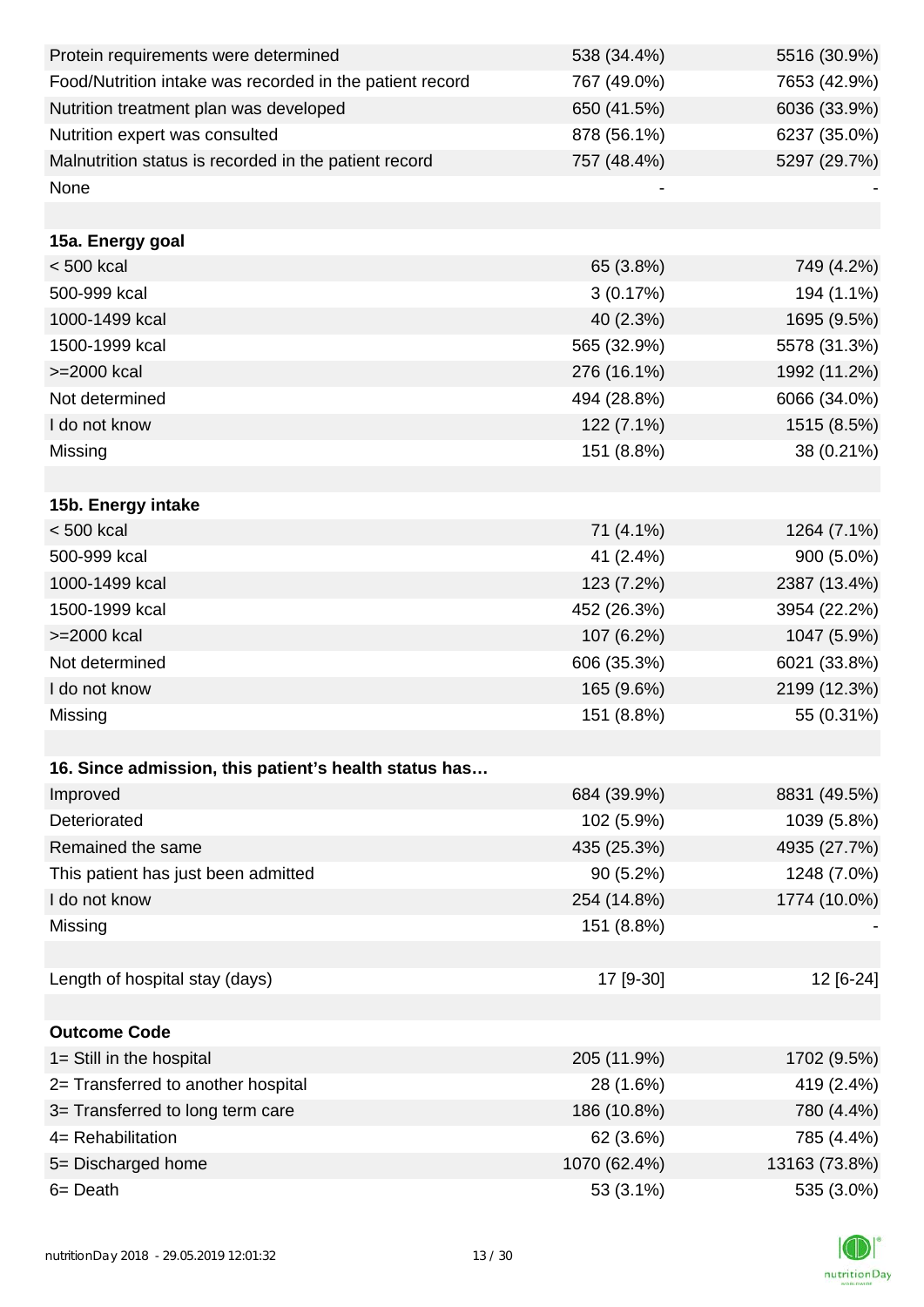| $7 = Others$                         | 24 (1.4%)    | 310 (1.7%)    |
|--------------------------------------|--------------|---------------|
| Missing                              | 88 (5.1%)    | 133 (0.75%)   |
|                                      |              |               |
| Readmitted since ND                  |              |               |
| $1 = No$                             | 1003 (71.7%) | 11846 (75.5%) |
| 2= Yes, same hospital planned        | 114 (8.1%)   | 1043 (6.7%)   |
| 3= Yes, same hospital unplanned      | 98 (7.0%)    | 889 (5.7%)    |
| 4= Yes, different hospital planned   | 5(0.36%)     | 68 (0.43%)    |
| 5= Yes, different hospital unplanned | 5(0.36%)     | 68 (0.43%)    |
| 6= Unknown                           | $15(1.1\%)$  | 646 (4.1%)    |
| <b>Missing</b>                       | 156 (11.2%)  | 1059 (6.8%)   |

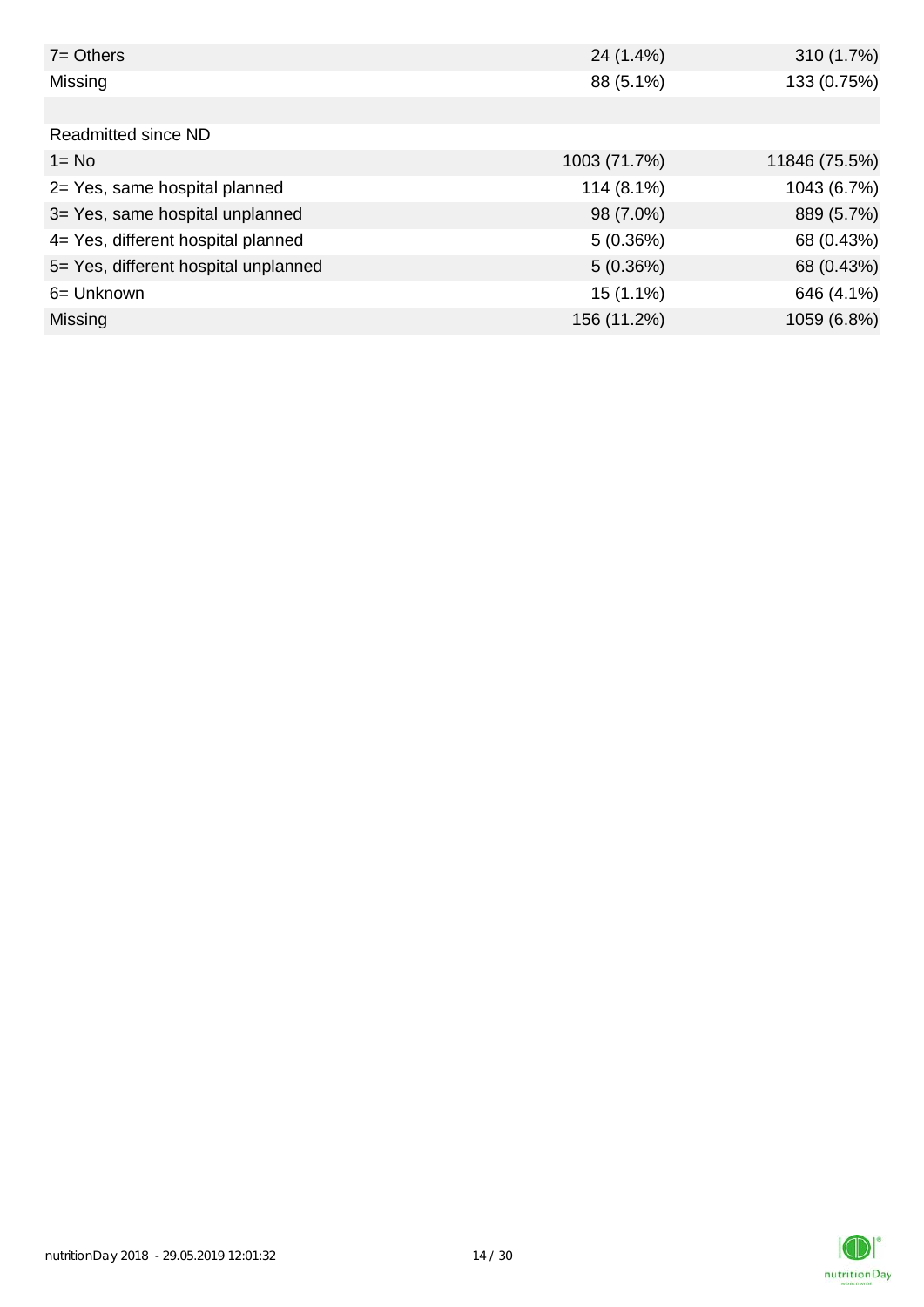|                                                                                      | <b>YOUR RESULTS</b> | <b>REFERENCE RESULTS</b> |
|--------------------------------------------------------------------------------------|---------------------|--------------------------|
|                                                                                      |                     |                          |
| 1. What are your typical dietary habits?                                             |                     |                          |
| No special dietary habits                                                            | 1108 (66.7%)        | 12235 (71.0%)            |
| I am vegetarian                                                                      | 23 (1.4%)           | 370 (2.1%)               |
| I adhee to a vegan diet                                                              | $1(0.06\%)$         | 132 (0.77%)              |
| I eat gluten-free diet                                                               | 9(0.54%)            | 156 (0.91%)              |
| I avoid added sugars                                                                 | 206 (12.4%)         | 2604 (15.1%)             |
| I avoid carbohydrates                                                                | 48 (2.9%)           | 1038 (6.0%)              |
| I eat a low fat-diet                                                                 | 79 (4.8%)           | 1930 (11.2%)             |
| I am lactose intolerant                                                              | 20 (1.2%)           | 572 (3.3%)               |
| Other special diet due to intolerances/allergies                                     | 13 (0.78%)          | 323 (1.9%)               |
| Other                                                                                | 109 (6.6%)          | 1219 (7.1%)              |
| No answer given                                                                      | 186 (11.2%)         | 337 (2.0%)               |
| 2. Where did you live before your current hospital admission?                        |                     |                          |
| At home                                                                              | 1290 (77.7%)        | 15276 (88.7%)            |
| In a nursing home or other live-in facility                                          | 94 (5.7%)           | 609 (3.5%)               |
| I was transferred from another hospital                                              | 73 (4.4%)           | 883 (5.1%)               |
| Other                                                                                | 22 (1.3%)           | 268 (1.6%)               |
| Missing                                                                              | 182 (11.0%)         | 185 (1.1%)               |
|                                                                                      |                     |                          |
| 3. In general, are you able to walk?                                                 |                     |                          |
| Yes                                                                                  | 824 (49.6%)         | 11104 (64.5%)            |
| Yes, with someone's help                                                             | 164 (9.9%)          | 1762 (10.2%)             |
| Yes, independently using a cane, walker, or crutches                                 | 359 (21.6%)         | 2412 (14.0%)             |
| No, I have a wheelchair                                                              | 61 (3.7%)           | 712 (4.1%)               |
| No, I am bedridden                                                                   | 67 (4.0%)           | 988 (5.7%)               |
| Missing                                                                              | 186 (11.2%)         | 243 (1.4%)               |
|                                                                                      |                     |                          |
| 4. In general, how would you say your health is?                                     |                     |                          |
| Very good                                                                            | 113 (6.8%)          | 1252 (7.3%)              |
| Good                                                                                 | 569 (34.3%)         | 6191 (36.0%)             |
| Fair                                                                                 | 561 (33.8%)         | 6489 (37.7%)             |
| Poor                                                                                 | 189 (11.4%)         | 2490 (14.5%)             |
| Very poor                                                                            | 43 (2.6%)           | 558 (3.2%)               |
| Missing                                                                              | 186 (11.2%)         | 241 (1.4%)               |
| 5. Over the last 12 months prior to your current hospital admission approximately    |                     |                          |
| how many times have you seen a doctor?                                               | $7[3-12]$           | $5[2-10]$                |
| how many times have you been admitted to the<br>hospital (Emergency room, any ward)? | $1[0-2]$            | $1[0-2]$                 |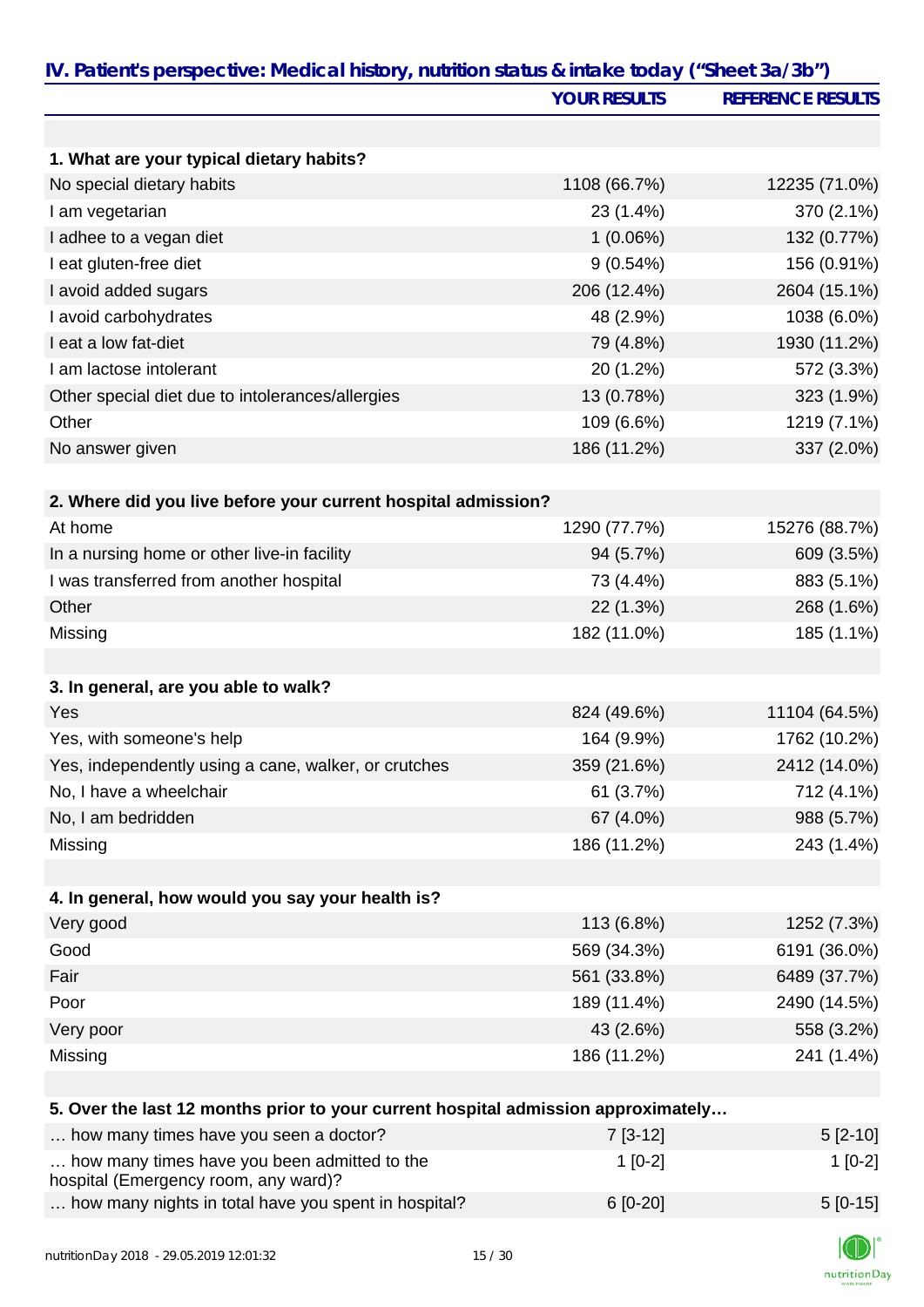| 211 (12.7%) | 3323 (19.3%)                                                                                                                                                                      |
|-------------|-----------------------------------------------------------------------------------------------------------------------------------------------------------------------------------|
| 370 (22.3%) | 4698 (27.3%)                                                                                                                                                                      |
| 730 (43.9%) | 5507 (32.0%)                                                                                                                                                                      |
| 107 (6.4%)  | 2633 (15.3%)                                                                                                                                                                      |
| 55 (3.3%)   | 778 (4.5%)                                                                                                                                                                        |
| 188 (11.3%) | 282 (1.6%)                                                                                                                                                                        |
|             |                                                                                                                                                                                   |
|             |                                                                                                                                                                                   |
| 376 (22.6%) | 2738 (15.9%)                                                                                                                                                                      |
| 515 (31.0%) | 8466 (49.2%)                                                                                                                                                                      |
| 194 (11.7%) | 2117 (12.3%)                                                                                                                                                                      |
| 152 (9.2%)  | 2268 (13.2%)                                                                                                                                                                      |
| 200 (12.0%) | 1018 (5.9%)                                                                                                                                                                       |
| 224 (13.5%) | 614 (3.6%)                                                                                                                                                                        |
|             |                                                                                                                                                                                   |
| 75 [65-88]  | 72 [60-85]                                                                                                                                                                        |
| 378 (22.8%) | 4280 (24.9%)                                                                                                                                                                      |
|             |                                                                                                                                                                                   |
|             |                                                                                                                                                                                   |
| 137 (8.2%)  | 1639 (9.5%)                                                                                                                                                                       |
| 633 (38.1%) | 6488 (37.7%)                                                                                                                                                                      |
| 499 (30.0%) | 5108 (29.7%)                                                                                                                                                                      |
| 191 (11.5%) | 1894 (11.0%)                                                                                                                                                                      |
| 158 (9.5%)  | 1680 (9.8%)                                                                                                                                                                       |
| 43 (2.6%)   | 412 (2.4%)                                                                                                                                                                        |
|             |                                                                                                                                                                                   |
| $6[4-12]$   | $6[4-10]$                                                                                                                                                                         |
| 134 (17.4%) | 1267 (15.6%)                                                                                                                                                                      |
|             |                                                                                                                                                                                   |
| 482 (34.4%) | 6721 (41.1%)                                                                                                                                                                      |
|             |                                                                                                                                                                                   |
|             |                                                                                                                                                                                   |
| 833 (56.9%) | 9728 (57.2%)                                                                                                                                                                      |
| 500 (34.4%) | 5774 (34.3%)                                                                                                                                                                      |
| 587 (40.5%) | 5459 (32.5%)                                                                                                                                                                      |
| 591 (40.8%) | 5054 (30.1%)                                                                                                                                                                      |
|             |                                                                                                                                                                                   |
|             |                                                                                                                                                                                   |
|             | 6. How many different medications do you take routinely each day (prior to hospitalisation)?<br>12. How well have you eaten in the week before you were admitted to the hospital? |

| More than normal     | 55 (3.3%)   | 762 (4.5%)    |
|----------------------|-------------|---------------|
| Normal               | 929 (55.5%) | 10449 (61.1%) |
| About 3/4 of normal  | 204 (12.2%) | 1762 (10.3%)  |
| About half of normal | 277 (16.5%) | 2122 (12.4%)  |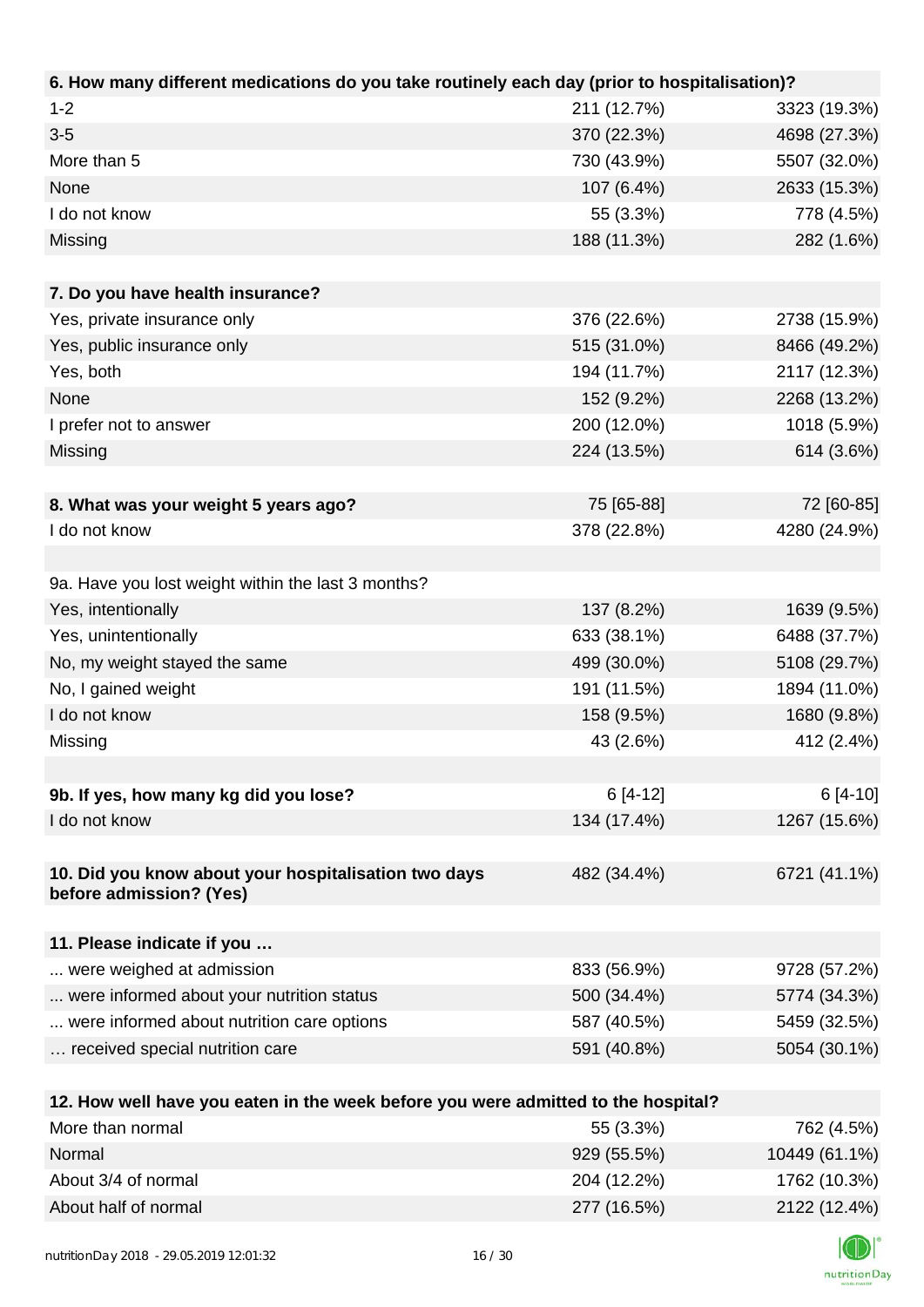| About a quarter to nearly nothing                                              | 167 (10.0%)                | 1571 (9.2%)                |
|--------------------------------------------------------------------------------|----------------------------|----------------------------|
| I do not know                                                                  | 2(0.12%)                   | 153 (0.89%)                |
| Missing                                                                        | 40 (2.4%)                  | 286 (1.7%)                 |
|                                                                                |                            |                            |
| 13. In general, how satisfied are you with the food at the hospital?           |                            |                            |
| Very satisfied                                                                 | 250 (14.9%)                | 4212 (24.6%)               |
| Somewhat satisfied                                                             | 670 (40.0%)                | 5626 (32.9%)               |
| Neutral                                                                        | 249 (14.9%)                | 3361 (19.6%)               |
| <b>Dissatisfied</b>                                                            | 159 (9.5%)                 | 1441 (8.4%)                |
| Very dissatisfied                                                              | 59 (3.5%)                  | 491 (2.9%)                 |
| I do not know                                                                  | 76 (4.5%)                  | 1415 (8.3%)                |
| Missing                                                                        | 211 (12.6%)                | 559 (3.3%)                 |
|                                                                                |                            |                            |
| 14. Did you get any help with eating TODAY?                                    |                            |                            |
| Yes, from family or friends                                                    | 34 (2.0%)                  | 1651 (9.7%)                |
| Yes, from hospital staff                                                       | 125 (7.5%)                 | 1185 (6.9%)                |
| No                                                                             | 1262 (75.4%)               | 13278 (77.6%)              |
| I do not know                                                                  | 14 (0.84%)                 | 218 (1.3%)                 |
| Missing                                                                        | 239 (14.3%)                | 773 (4.5%)                 |
|                                                                                |                            |                            |
| 15. Were you able to eat without interruption TODAY?<br>(Yes)                  | 1124 (79.7%)               | 11891 (74.2%)              |
|                                                                                |                            |                            |
| 16a. Please indicate how much hospital food you ate for lunch or dinner TODAY: |                            |                            |
| About all                                                                      | 705 (42.1%)                | 7871 (46.0%)               |
| 1/2                                                                            | 466 (27.8%)                | 4261 (24.9%)               |
| 1/4                                                                            | 265 (15.8%)                | 2226 (13.0%)               |
| Nothing                                                                        | 179 (10.7%)                | 1992 (11.6%)               |
| Missing                                                                        | 59 (3.5%)                  | 755 (4.4%)                 |
|                                                                                |                            |                            |
| 16b. The portion size of the meal I ordered TODAY was                          |                            |                            |
| Standard                                                                       | 1013 (60.5%)               | 11000 (64.3%)              |
| Smaller                                                                        | 165 (9.9%)                 | 1600 (9.4%)                |
| Larger                                                                         | 90 (5.4%)                  | 763 (4.5%)                 |
| I do not know                                                                  |                            | 1701 (9.9%)                |
|                                                                                | 102 (6.1%)                 |                            |
| Missing                                                                        | 304 (18.2%)                | 2041 (11.9%)               |
|                                                                                |                            |                            |
| 17. If you did not eat everything of your meal, please tell us why:            |                            |                            |
| I did not like the type of food offered                                        | 177 (19.5%)                | 1293 (15.2%)               |
| I did not like the smell/taste of the food                                     | 96 (10.5%)                 | 996 (11.7%)                |
| The food did not fit my cultural/religious preferences                         | 8(0.88%)                   | $90(1.1\%)$                |
| The food was too hot                                                           | 6(0.66%)                   | 38 (0.45%)                 |
| The food was too cold                                                          | 12 (1.3%)                  | 207 (2.4%)                 |
| Due to food allergy/intolerance<br>I was not hungry at that time               | $1(0.11\%)$<br>202 (22.2%) | 53 (0.63%)<br>1520 (17.9%) |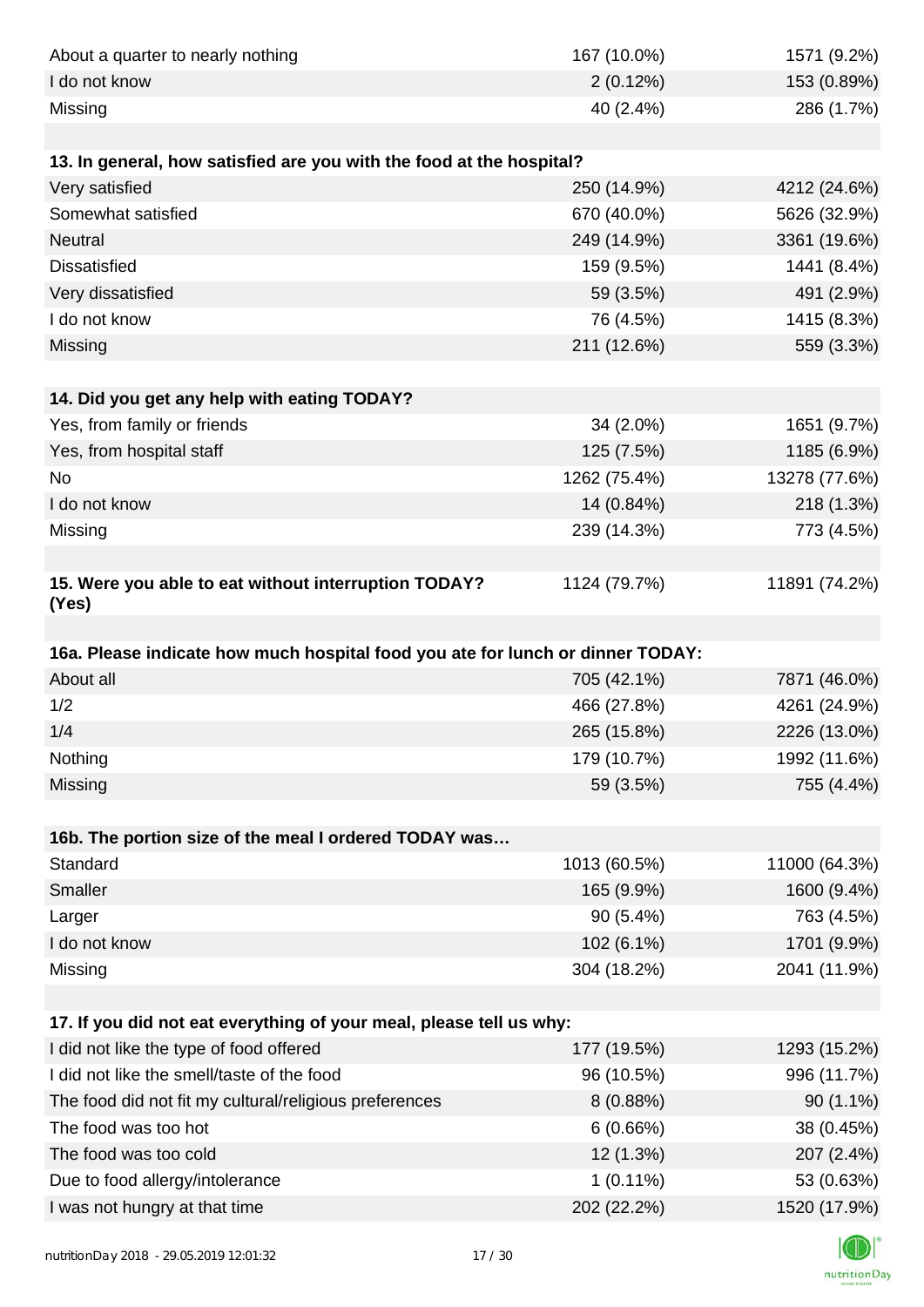| I do not have my usual appetite                                                      | 198 (21.8%) | 2475 (29.2%) |
|--------------------------------------------------------------------------------------|-------------|--------------|
| I have problems chewing/swallowing                                                   | 40 (4.4%)   | 478 (5.6%)   |
| I normally eat less than what was served                                             | 113 (12.4%) | 969 (11.4%)  |
| I had nausea/vomiting                                                                | 50 (5.5%)   | 637 (7.5%)   |
| I was too tired                                                                      | 78 (8.6%)   | 506 (6.0%)   |
| I cannot eat without help                                                            | 3(0.33%)    | 141 (1.7%)   |
| I was not allowed to eat                                                             | 56 (6.2%)   | 869 (10.2%)  |
| I had an exam, surgery, or test and missed my meal                                   | 42 (4.6%)   | 469 (5.5%)   |
| I did not get requested food                                                         | 6(0.66%)    | 93 (1.1%)    |
| No answer given                                                                      | 200 (22.0%) | 1161 (13.7%) |
|                                                                                      |             |              |
| 18. Enter the number of glasses/cups of the drinks you consumed in the last 24 hours |             |              |
| Water                                                                                | $4[2-6]$    | $3[2-5]$     |
| Tea                                                                                  | $1[0-2]$    | $1[1-3]$     |
| Coffee                                                                               | $2[2-3]$    | $1[1-2]$     |
| Milk                                                                                 | $0 [0-1]$   | $1[0-1]$     |
| Fruit juice                                                                          | $0[0-1]$    | $1[0-2]$     |
| Soft drinks                                                                          | $0[0-2]$    | $0[0-1]$     |
| Nutrition drink                                                                      | $0[0-1]$    | $0[0-1]$     |
| Other                                                                                | $0[0-1]$    | $0[0-1]$     |
|                                                                                      |             |              |
| 19a. Did you eat any food apart from hospital food<br><b>TODAY?</b>                  | 414 (30.1%) | 4518 (28.8%) |
| 19b. If yes, what did you eat?                                                       |             |              |
| Sweet snacks                                                                         | 217 (52.4%) | 1302 (28.8%) |
| Salty snacks                                                                         | 51 (12.3%)  | 512 (11.3%)  |
| Homemade food                                                                        | 48 (11.6%)  | 703 (15.6%)  |
| <b>Fruits</b>                                                                        | 149 (36.0%) | 1730 (38.3%) |
| Dairy products                                                                       | 45 (10.9%)  | 471 (10.4%)  |
| Food delivered/restaurant                                                            | 10 (2.4%)   | 191 (4.2%)   |
| Sandwich                                                                             | 31 (7.5%)   | 282 (6.2%)   |
| Other                                                                                | 31 (7.5%)   | 724 (16.0%)  |
|                                                                                      |             |              |
| 20. How has your food intake changed since your hospital admission?                  |             |              |
| Increased                                                                            | 259 (15.5%) | 2508 (14.7%) |
| Decreased                                                                            | 349 (20.8%) | 5344 (31.2%) |
| Stayed the same                                                                      | 723 (43.2%) | 7154 (41.8%) |
| I do not know                                                                        | 96 (5.7%)   | 1188 (6.9%)  |
| Missing                                                                              | 247 (14.8%) | 911 (5.3%)   |
|                                                                                      |             |              |
| 21. TODAY I feel                                                                     |             |              |
| Stronger than at admission                                                           | 645 (38.5%) | 7275 (42.5%) |
| Weaker than at admission                                                             | 327 (19.5%) | 3158 (18.5%) |
| Same as at admission                                                                 | 527 (31.5%) | 4825 (28.2%) |
|                                                                                      |             |              |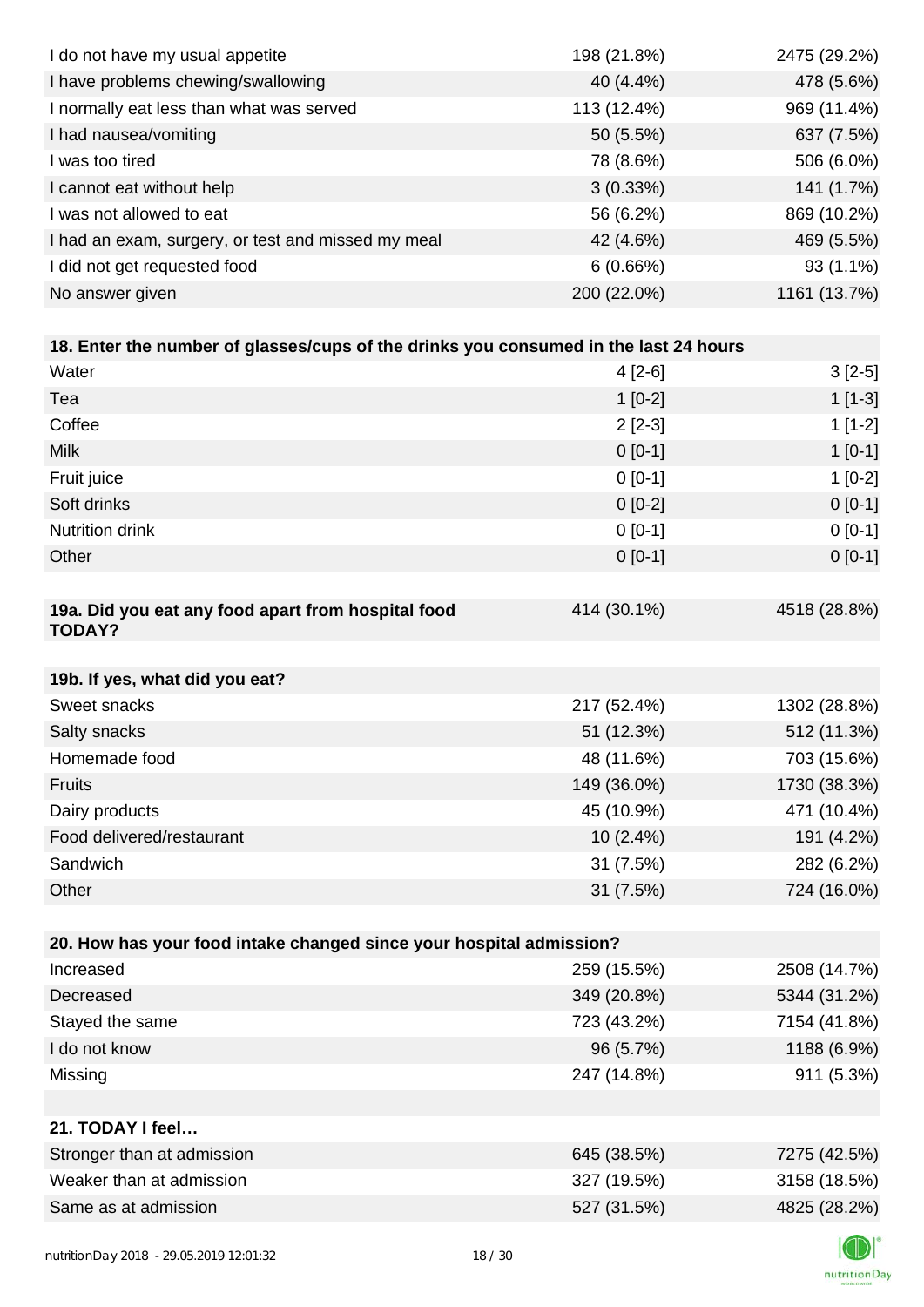| I was admitted today                                 | $33(2.0\%)$  | 465 (2.7%)    |
|------------------------------------------------------|--------------|---------------|
| I do not know                                        | 94 (5.6%)    | 926 (5.4%)    |
| Missing                                              | 48 (2.9%)    | 456 (2.7%)    |
|                                                      |              |               |
| 22. Can you walk without assistance TODAY?           |              |               |
| Yes                                                  | 825 (49.3%)  | 10229 (59.8%) |
| No, only with assistance                             | 570 (34.1%)  | 4164 (24.3%)  |
| No, I stay in bed                                    | 181 (10.8%)  | 1821 (10.6%)  |
| Missing                                              | 98 (5.9%)    | 891 (5.2%)    |
|                                                      |              |               |
| 23. Did anyone help you complete this questionnaire? | 1025 (71.2%) | 10837 (65.0%) |

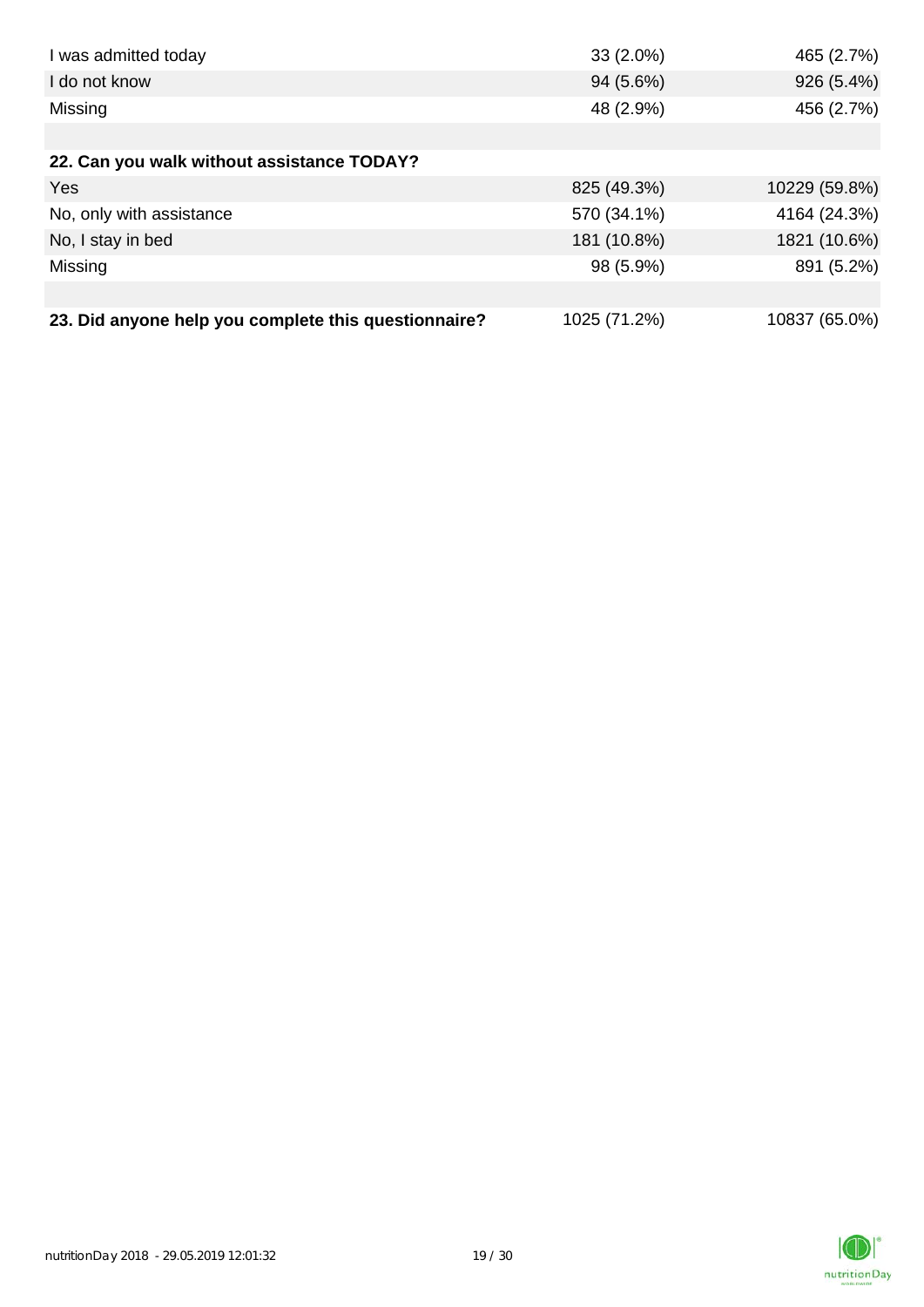| V. Oncology: Unit organisation and structures ("Sheet 1 onco")           |                     |                          |
|--------------------------------------------------------------------------|---------------------|--------------------------|
|                                                                          | <b>YOUR RESULTS</b> | <b>REFERENCE RESULTS</b> |
| Number of units with cancer patients:                                    | 19                  | 255                      |
| Computerized system in hospital:                                         | 19 units (100%) YES | 243 units (95%) YES      |
| Nutritional treatment of cancer patients is part of overall<br>care plan | 19 units (100%) YES | 225 units (88%) YES      |
| Nutritional treatment is considered                                      |                     |                          |
| Routinely                                                                | 17 (89,5%)          | 153 (60,0%)              |
| When patient asks                                                        | 7(36,8%)            | 62 (24,3%)               |
| When body weight loss > 10%                                              | $8(42,1\%)$         | 72 (28,2%)               |
| During palliative phase                                                  | $4(21,1\%)$         | 62 (24,3%)               |
| Other                                                                    | $2(10,5\%)$         | 14 (5,49%)               |
| Missing                                                                  |                     | 26 (10,2%)               |
|                                                                          |                     |                          |
| Nutritional treatment is not part of the comprehensive approach due to   |                     |                          |
| Lack of evidence                                                         | -                   | 10 (3,92%)               |
| No knowledge of the field                                                |                     | 9(3,53%)                 |
| No reimbursement                                                         |                     | 8(3,14%)                 |
| It feeds the tumour                                                      |                     | 2(0,78%)                 |
| Other                                                                    |                     | 9(3,53%)                 |
|                                                                          |                     |                          |
| Nutritional therapy used for cancer patients                             |                     |                          |
| Nutrition according to nutrition plan                                    | 13 (68,4%)          | 166 (65,1%)              |
| Calculation of energy needs                                              | 18 (94,7%)          | 181 (71,0%)              |
| Monitoring patients intake and use of oral supplements                   | 19 (100%)           | 219 (85,9%)              |
| None                                                                     |                     | 7(2,75%)                 |
| Other                                                                    |                     | 12 (4,71%)               |
| Missing                                                                  | -                   | 5(1,96%)                 |
| Nutritional therapy is not used due to                                   |                     |                          |
| Lack of evidence                                                         |                     | 3(1,18%)                 |
| Lack of experience                                                       |                     |                          |
| No reimbursement                                                         |                     | 7(2,75%)                 |
|                                                                          |                     | 3(1,18%)                 |
| Lack of dietitians                                                       | $\overline{a}$      | 12 (4,71%)               |
| Lack of other experts<br>Other                                           |                     | 3(1,18%)                 |
|                                                                          | -                   | 5(1,96%)                 |
| Missing                                                                  | -                   | 1(0,39%)                 |

**Assessment of parameters in cancer patients & methods used:**

## **Anthropometry/Body composition:**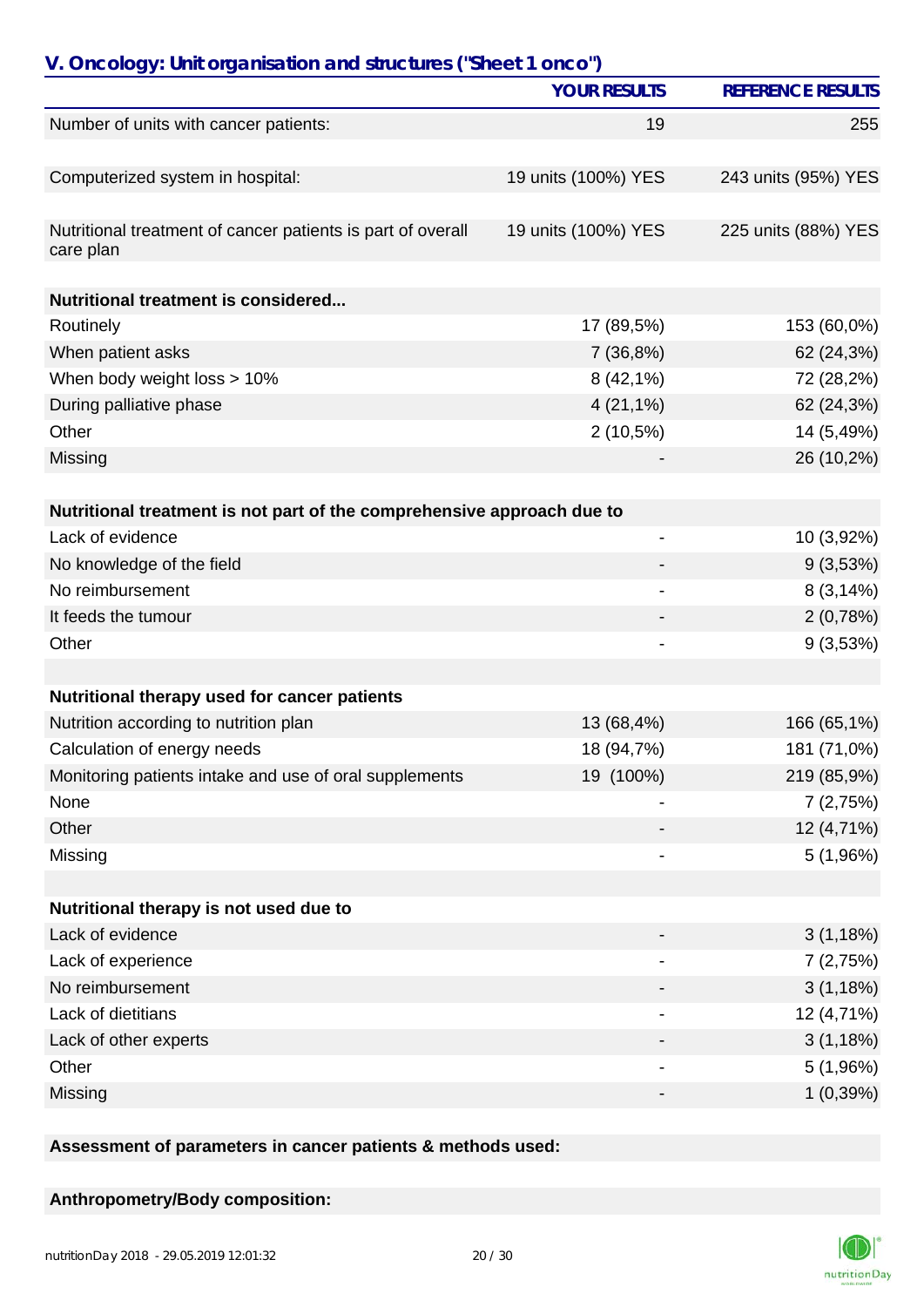| <b>Body weight</b>                     |                              |             |
|----------------------------------------|------------------------------|-------------|
| Regularly                              | 12 (63,2%)                   | 175 (68,6%) |
| At chemotherapy                        | 6(31,6%)                     | 34 (13,3%)  |
| When necessary                         | 1(5,26%)                     | 36 (14,1%)  |
| Never                                  |                              | 4 (1,57%)   |
| Unknown                                |                              | 3(1,18%)    |
| Missing                                |                              | 3(1,18%)    |
|                                        |                              |             |
| <b>Anthropometrics (circumference)</b> |                              |             |
| Regularly                              | $\qquad \qquad \blacksquare$ | 33 (12,9%)  |
| At chemotherapy                        | 1(5,26%)                     | 6(2,35%)    |
| When necessary                         | $2(10,5\%)$                  | 95 (37,3%)  |
| Never                                  | 15 (78,9%)                   | 106 (41,6%) |
| Unknown                                | 1(5,26%)                     | 5(1,96%)    |
| Missing                                | $\overline{\phantom{a}}$     | 10 (3,92%)  |
|                                        |                              |             |
| <b>BIA</b>                             |                              |             |
| Regularly                              | 1(5,26%)                     | 8(3,14%)    |
| At chemotherapy                        |                              | 3(1,18%)    |
| When necessary                         | 3(15,8%)                     | 68 (26,7%)  |
| Never                                  | 15 (78,9%)                   | 156 (61,2%) |
| Unknown                                | $\overline{\phantom{a}}$     | 9(3,53%)    |
| Missing                                | $\qquad \qquad \blacksquare$ | 11 (4,31%)  |
|                                        |                              |             |
| <b>CT SCAN</b>                         |                              |             |
| Regularly                              |                              | 12 (4,71%)  |
| At chemotherapy                        |                              | 2(0,78%)    |
| When necessary                         | $4(21,1\%)$                  | 71 (27,8%)  |
| Never                                  | 14 (73,7%)                   | 149 (58,4%) |
| Unknown                                | 1(5,26%)                     | 11 (4,31%)  |
| Missing                                |                              | 10 (3,92%)  |
|                                        |                              |             |
| <b>DEXA</b>                            |                              |             |
| Regularly                              |                              | 3(1,18%)    |
| At chemotherapy                        | $\qquad \qquad \blacksquare$ | 2(0,78%)    |
| When necessary                         | 3(15,8%)                     | 44 (17,3%)  |
| Never                                  | 13 (68,4%)                   | 175 (68,6%) |
| Unknown                                | 3(15,8%)                     | 17 (6,67%)  |
| Missing                                |                              | 14 (5,49%)  |
|                                        |                              |             |
| Other (body composition)               |                              |             |
| Regularly                              |                              | 5(1,96%)    |
| At chemotherapy                        |                              | 1(0,39%)    |
| When necessary                         | 1(5,26%)                     | 34 (13,3%)  |
|                                        |                              |             |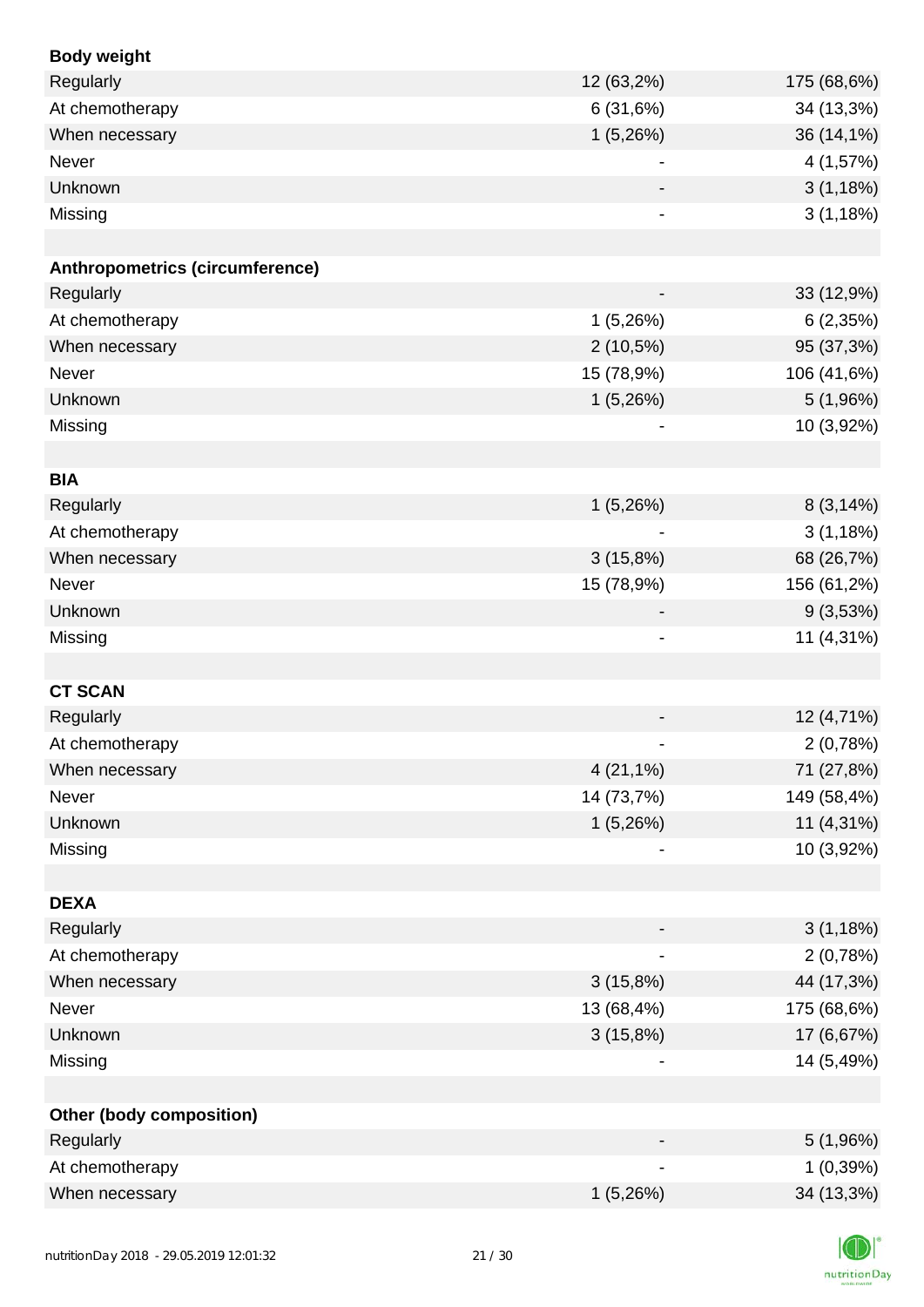| Never                                | 5(26,3%)                 | 84 (32,9%)  |
|--------------------------------------|--------------------------|-------------|
| Unknown                              | 1(5,26%)                 | 39 (15,3%)  |
| Missing                              | 12 (63,2%)               | 92 (36,1%)  |
|                                      |                          |             |
| <b>Body function:</b>                |                          |             |
| Handgrip                             |                          |             |
| Regularly                            | $\overline{a}$           | 12 (4,71%)  |
| At chemotherapy                      |                          | 6(2,35%)    |
| When necessary                       | $2(10,5\%)$              | 77 (30,2%)  |
| Never                                | 15 (78,9%)               | 136 (53,3%) |
| Unknown                              | $2(10,5\%)$              | 10 (3,92%)  |
| Missing                              |                          | 14 (5,49%)  |
|                                      |                          |             |
| 6-minutes walking test               |                          |             |
| Regularly                            | $\overline{\phantom{a}}$ | 7(2,75%)    |
| At chemotherapy                      | $\overline{\phantom{a}}$ | 4(1,57%)    |
| When necessary                       | 5(26,3%)                 | 65 (25,5%)  |
| <b>Never</b>                         | 12 (63,2%)               | 149 (58,4%) |
| Unknown                              | 2(10,5%)                 | 12 (4,71%)  |
| Missing                              |                          | 18 (7,06%)  |
|                                      |                          |             |
| <b>Other (body function)</b>         |                          |             |
| Regularly                            | 1(5,26%)                 | 11 (4,31%)  |
| At chemotherapy                      |                          | 1(0,39%)    |
| When necessary                       | $2(10,5\%)$              | 44 (17,3%)  |
| Never                                | 3(15,8%)                 | 99 (38,8%)  |
| Unknown                              | 3(15,8%)                 | 36 (14,1%)  |
| Missing                              | 10 (52,6%)               | 64 (25,1%)  |
|                                      |                          |             |
| Nutritional requirements, calculated |                          |             |
| Regularly                            | 12 (63,2%)               | 78 (30,6%)  |
| At chemotherapy                      | 1(5,26%)                 | 1(0,39%)    |
| When necessary                       | 6(31,6%)                 | 127 (49,8%) |
| Never                                |                          | 14 (5,49%)  |
| Unknown                              | $\overline{\phantom{a}}$ | 3(1,18%)    |
| Missing                              | -                        | 32 (12,5%)  |
|                                      |                          |             |
| <b>Nutritional intake:</b>           |                          |             |
| <b>Every meal</b>                    |                          |             |
| Regularly                            | 5(26,3%)                 | 73 (28,6%)  |
| At chemotherapy                      | 1(5,26%)                 | 2(0,78%)    |
| When necessary                       | 10 (52,6%)               | 107 (42,0%) |
| <b>Never</b>                         | 1(5,26%)                 | 26 (10,2%)  |
| Unknown                              |                          | 13 (5,10%)  |

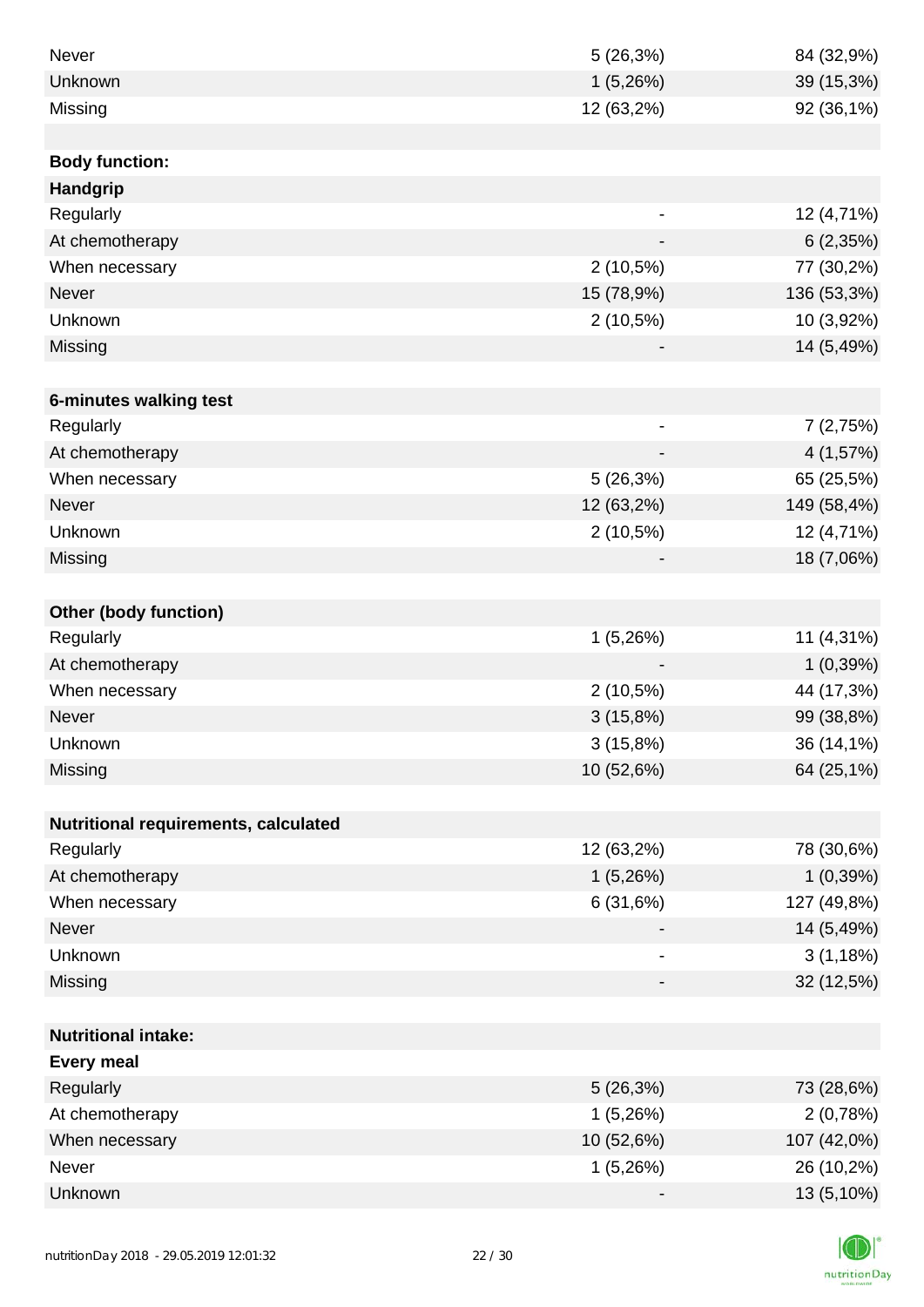| Missing                    | $2(10,5\%)$ | 34 (13,3%)  |
|----------------------------|-------------|-------------|
|                            |             |             |
| 1 meal per day             |             |             |
| Regularly                  | 1(5,26%)    | 20 (7,84%)  |
| At chemotherapy            | 1(5,26%)    | 2(0,78%)    |
| When necessary             | 7 (36,8%)   | 82 (32,2%)  |
| Never                      | 3(15,8%)    | 49 (19,2%)  |
| Unknown                    | 1(5,26%)    | 17 (6,67%)  |
| Missing                    | 6(31,6%)    | 85 (33,3%)  |
|                            |             |             |
| 2 meals per day            |             |             |
| Regularly                  | 1(5,26%)    | 20 (7,84%)  |
| At chemotherapy            | 1(5,26%)    |             |
| When necessary             | 7 (36,8%)   | 80 (31,4%)  |
| <b>Never</b>               | 3(15,8%)    | 51 (20,0%)  |
| Unknown                    | 1(5,26%)    | 16 (6,27%)  |
| Missing                    | 6(31,6%)    | 88 (34,5%)  |
|                            |             |             |
| 24h recall                 |             |             |
| Regularly                  | 3(15,8%)    | 53 (20,8%)  |
| At chemotherapy            | $2(10,5\%)$ | 6(2,35%)    |
| When necessary             | 10 (52,6%)  | 89 (34,9%)  |
| Never                      | 1(5,26%)    | 34 (13,3%)  |
| Unknown                    |             | 14 (5,49%)  |
| Missing                    | 3(15,8%)    | 59 (23,1%)  |
|                            |             |             |
| Other (nutritional intake) |             |             |
| Regularly                  | 1(5,26%)    | 6(2,35%)    |
| At chemotherapy            |             | 1(0,39%)    |
| When necessary             | 5(26,3%)    | 38 (14,9%)  |
| Never                      |             | 49 (19,2%)  |
| Unknown                    |             | 37 (14,5%)  |
| Missing                    | 13 (68,4%)  | 124 (48,6%) |
|                            |             |             |
| Questionnaire completed by |             |             |
| <b>Dietitian</b>           | 11 (57,9%)  | 110 (43,1%) |
| <b>Nurse</b>               | $4(21,1\%)$ | 66 (25,9%)  |
| Physician                  | $2(10,5\%)$ | 59 (23,1%)  |
| Nutritional scientist      | 2(10,5%)    | 14 (5,49%)  |
| Other                      |             | 1(0,39%)    |
| Missing                    | -           | 5(1,96%)    |

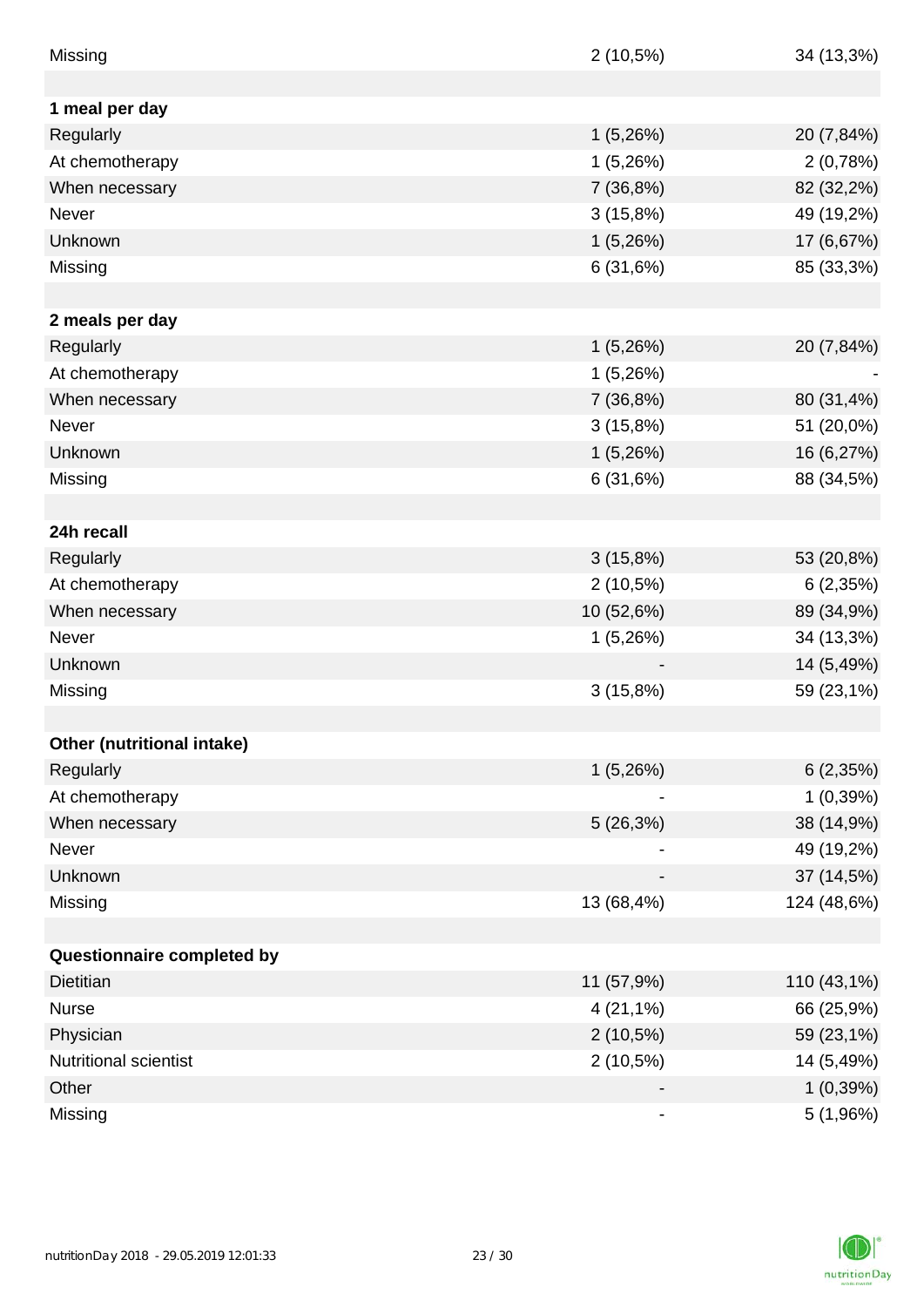|                                             | <b>YOUR RESULTS</b> | <b>REFERENCE RESULTS</b> |
|---------------------------------------------|---------------------|--------------------------|
| Number of patients completing Sheet 2_onco: | 93                  | 2506                     |
| Demographic data:                           |                     |                          |
| Age (years)                                 | 67 [30-90]          | 65 [18-96]               |
| Female gender                               | 50 (53,8%)          | 1093 (43,6%)             |
| Weight (kg)                                 | $70,5 \pm 17,2$     | $66,5 \pm 17,5$          |
| Height (cm)                                 | $166,9 \pm 8,3$     | $166,0 \pm 10,1$         |
| BMI (kg/m2)                                 | $25,2 \pm 5,4$      | $24,0 \pm 5,0$           |
|                                             |                     |                          |
| Outpatient (o)/Ward (w)                     |                     |                          |
| Outpatient(o)                               | 1(1,08%)            | 142 (5,67%)              |
| Ward (w)                                    | 85 (91,4%)          | 2340 (93,4%)             |
| Missing                                     | 7(7,53%)            | 24 (0,96%)               |
|                                             |                     |                          |
| <b>Goal of Therapy</b>                      |                     |                          |
| Curative                                    | 43 (46,2%)          | 1449 (57,8%)             |
| Palliative                                  | 36 (38,7%)          | 849 (33,9%)              |
| Terminal                                    | 1(1,08%)            | 122 (4,87%)              |
| Missing                                     | 13 (14,0%)          | 86 (3,43%)               |
| <b>Reason for admission</b>                 |                     |                          |
| Clinical diagnostics                        | 24 (25,8%)          | 295 (11,8%)              |
| Therapy                                     | 18 (19,4%)          | 1236 (49,3%)             |
| Surgery related                             | 18 (19,4%)          | 492 (19,6%)              |
| <b>Treatment complications</b>              | 10 (10,8%)          | 267 (10,7%)              |
| Poor health status                          | 24 (25,8%)          | 334 (13,3%)              |
| Independent care difficult                  | 2(2,15%)            | 22 (0,88%)               |
| Missing                                     |                     |                          |
|                                             |                     |                          |
| <b>Present cancer diagnosis</b>             |                     |                          |
| <b>Breast</b>                               | 9(9,68%)            | 162 (6,46%)              |
| Colon, rectum                               | 14 (15,1%)          | 417 (16,6%)              |
| Prostate                                    | 3(3,23%)            | 65 (2,59%)               |
| Lung                                        | 12 (12,9%)          | 237 (9,46%)              |
| <b>Skin</b>                                 |                     | 19 (0,76%)               |
| Kidney/bladder                              | 7(7,53%)            | 94 (3,75%)               |
| Gastric/oesophageal                         | 5(5,38%)            | 291 (11,6%)              |
| Pancreas                                    | 5(5,38%)            | 123 (4,91%)              |
| Lymphoma                                    | 2(2,15%)            | 246 (9,82%)              |
| Ears nose throat (ENT)                      | 5(5,38%)            | 109 (4,35%)              |
| Leukaemia                                   | 3(3,23%)            | 205 (8,18%)              |
| <b>Genital tract</b>                        | 4 (4,30%)           | 107 (4,27%)              |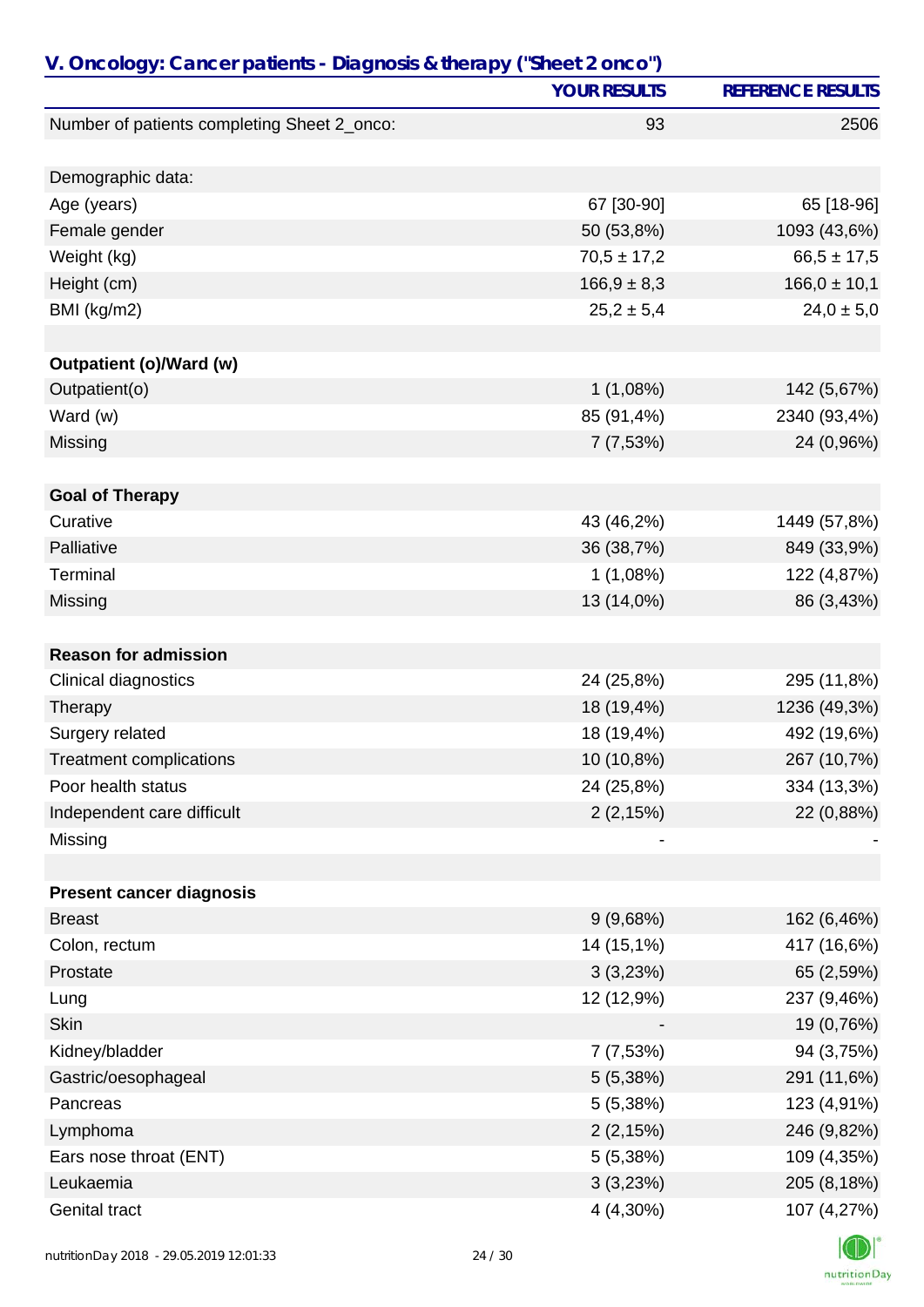| Liver                          | 3(3,23%)   | 189 (7,54%) |
|--------------------------------|------------|-------------|
| Sarcoma                        | 2(2,15%)   | 27 (1,08%)  |
| <b>Brain</b>                   | 1(1,08%)   | 37 (1,48%)  |
| <b>Testicular</b>              |            | 9(0,36%)    |
| Other                          | 6(6, 45%)  | 229 (9,14%) |
| Missing                        | 14 (15,1%) | 51 (2,04%)  |
|                                |            |             |
| <b>Time since diagnosis</b>    |            |             |
| 0-2 months                     | 18 (19,4%) | 811 (32,4%) |
| 3-5 months                     | 12 (12,9%) | 426 (17,0%) |
| 6-12 months                    | 13 (14,0%) | 398 (15,9%) |
| 1-2 years                      | 12 (12,9%) | 333 (13,3%) |
| 2-4 years                      | 12 (12,9%) | 214 (8,54%) |
| > 4 years                      | 11 (11,8%) | 208 (8,30%) |
| Missing                        | 13 (14,0%) | 86 (3,43%)  |
|                                |            |             |
| <b>Cancer staging</b>          |            |             |
| 0=Carcinoma in situ            | 2(2,15%)   | 103 (4,11%) |
| I=Localized                    | 9(9,68%)   | 503 (20,1%) |
| II=Early locally advanced      | 4 (4,30%)  | 487 (19,4%) |
| III=Late locally advanced      | 10 (10,8%) | 370 (14,8%) |
| IV=Metastasised                | 50 (53,8%) | 704 (28,1%) |
| Missing                        | 18 (19,4%) | 339 (13,5%) |
|                                |            |             |
| Time since first therapy start |            |             |
| No therapy                     | 4 (4,30%)  | 238 (9,50%) |
| Tumour staging/diagnosis       | 7 (7,53%)  | 221 (8,82%) |
| 0-2 months                     | 17 (18,3%) | 747 (29,8%) |
| 3-5 months                     | 14 (15,1%) | 342 (13,6%) |
| 6-12 months                    | 9(9,68%)   | 360 (14,4%) |
| 1-2 years                      | 9(9,68%)   | 265 (10,6%) |
| 2-4 years                      | 13 (14,0%) | 166 (6,62%) |
| > 4 years                      | 9(9,68%)   | 191 (7,62%) |
| Missing                        | 13 (14,0%) | 69 (2,75%)  |
|                                |            |             |
| <b>Therapy situation</b>       |            |             |
| Diagnosis                      | 6(6, 45%)  | 248 (9,90%) |
| Chemotherapy 1st line          | 15 (16,1%) | 541 (21,6%) |
| Chemotherapy > 1st line        | 15 (16,1%) | 420 (16,8%) |
| Radiotherapy                   | 4 (4,30%)  | 229 (9,14%) |
| Target therapy                 | 3(3,23%)   | 77 (3,07%)  |
| Hormone therapy                | 4 (4,30%)  | 22 (0,88%)  |
| Palliative                     | 14 (15,1%) | 249 (9,94%) |
| Surgery                        | 17 (18,3%) | 681 (27,2%) |

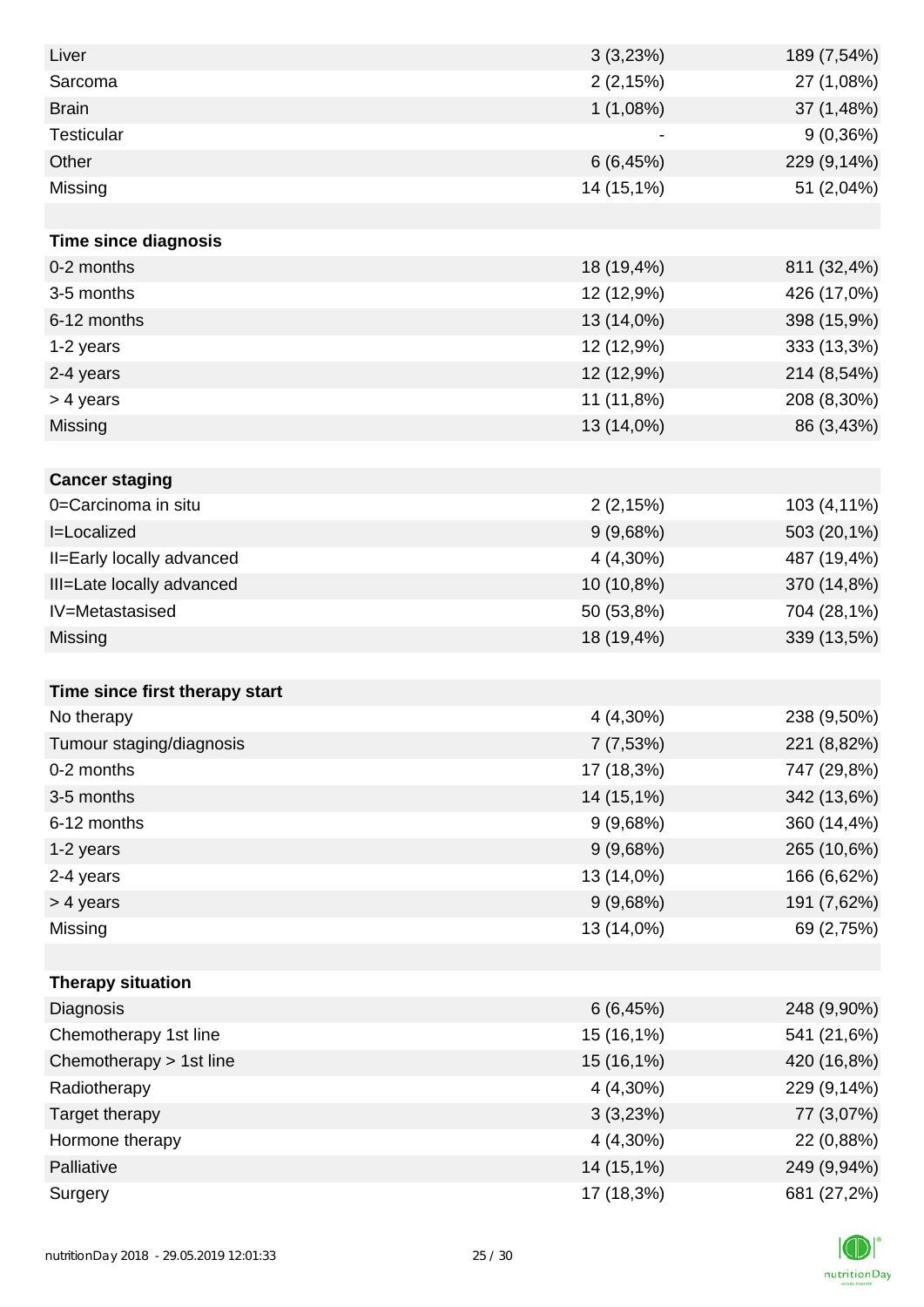| Cancer related complications                                                             | 5(5,38%)   | 187 (7,46%)  |
|------------------------------------------------------------------------------------------|------------|--------------|
| Therapy related complications                                                            | 1(1,08%)   | 101 (4,03%)  |
| Missing                                                                                  | 13 (14,0%) | 71 (2,83%)   |
|                                                                                          |            |              |
| <b>Infections</b>                                                                        |            |              |
| None                                                                                     | 50 (53,8%) | 1857 (74,1%) |
| Local                                                                                    | 17 (18,3%) | 352 (14,0%)  |
| General                                                                                  | 11 (11,8%) | 215 (8,58%)  |
| Missing                                                                                  | 15 (16,1%) | 82 (3,27%)   |
|                                                                                          |            |              |
| <b>Nutrition Treatment</b>                                                               |            |              |
| No special diet                                                                          | 21 (22,6%) | 1058 (42,2%) |
| Individualized diet plan                                                                 | 29 (31,2%) | 709 (28,3%)  |
| Energy rich/protein rich ONS                                                             | 32 (34,4%) | 443 (17,7%)  |
| Enteral nutrition (via NGT/PEG)                                                          | 7(7,53%)   | 131 (5,23%)  |
| Parenteral nutrition                                                                     | 4 (4,30%)  | 279 (11,1%)  |
| ONS enriched with special nutrients                                                      | 1(1,08%)   | 72 (2,87%)   |
| Special nutrients (EPA, branched chained amino acids,<br>glutamine, arginine, carnitine) | 1(1,08%)   | 39 (1,56%)   |
| Personal preferences                                                                     | 14 (15,1%) | 208 (8,30%)  |
| Counselling                                                                              | 11 (11,8%) | 237 (9,46%)  |
| Other                                                                                    | 12 (12,9%) | 129 (5,15%)  |
| Missing                                                                                  |            |              |

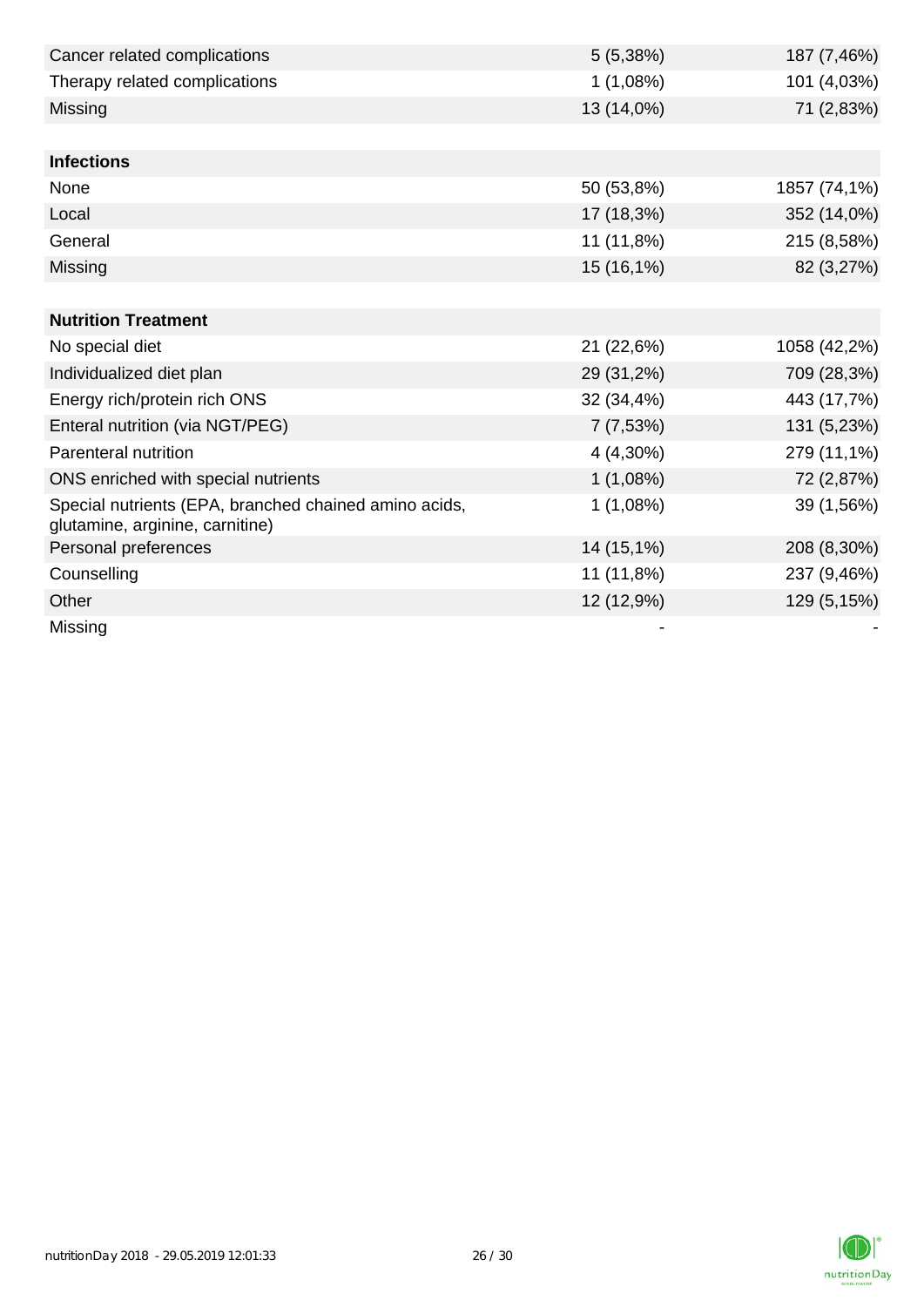| V. Oncology: Cancer patients - Appetite, food intake & quality of life ("Sheet 3 onco") |                     |                          |
|-----------------------------------------------------------------------------------------|---------------------|--------------------------|
|                                                                                         | <b>YOUR RESULTS</b> | <b>REFERENCE RESULTS</b> |
| Number of patients completing Sheet 3_onco:                                             | 93                  | 2484                     |
|                                                                                         |                     |                          |
| Body weight prior to becoming ill                                                       | 78 [47-125]         | 70 [22-180]              |
| Actual body weight                                                                      | 70 [33-115]         | 64 [21-175]              |
| Change in weight was                                                                    |                     |                          |
| Intentional                                                                             | 4 (4,30%)           | 99 (3,95%)               |
| Unintentional                                                                           | 66 (71,0%)          | 1609 (64,2%)             |
| Weight is stable                                                                        | 9(9,68%)            | 389 (15,5%)              |
| Missing                                                                                 | 6(6, 45%)           | 84 (3,35%)               |
|                                                                                         |                     |                          |
| During the last week                                                                    |                     |                          |
| Patients who have had pain:                                                             |                     |                          |
| Not at all                                                                              | 28 (30,1%)          | 828 (33,0%)              |
| A little                                                                                | 11 (11,8%)          | 711 (28,4%)              |
| Quite a bit                                                                             | 17 (18,3%)          | 469 (18,7%)              |
| Very much                                                                               | 27 (29,0%)          | 265 (10,6%)              |
| Missing                                                                                 | 10 (10,8%)          | 198 (7,90%)              |
| Patients who needed a rest:                                                             |                     |                          |
| Not at all                                                                              | $8(8,60\%)$         | 560 (22,3%)              |
| A little                                                                                | 14 (15,1%)          | 694 (27,7%)              |
| Quite a bit                                                                             | 23 (24,7%)          | 606 (24,2%)              |
| Very much                                                                               | 36 (38,7%)          | 394 (15,7%)              |
| Missing                                                                                 | 10 (10,8%)          | 212 (8,46%)              |
| Patients who felt weak:                                                                 |                     |                          |
| Not at all                                                                              | 13 (14,0%)          | 543 (21,7%)              |
| A little                                                                                | 25 (26,9%)          | 715 (28,5%)              |
| Quite a bit                                                                             | 19 (20,4%)          | 605 (24,1%)              |
|                                                                                         |                     |                          |
| Very much                                                                               | 28 (30,1%)          | 407 (16,2%)              |
| Missing                                                                                 | $8(8,60\%)$         | 203 (8,10%)              |
| Patients who felt depressed:                                                            |                     |                          |
| Not at all                                                                              | 42 (45,2%)          | 900 (35,9%)              |
| A little                                                                                | 18 (19,4%)          | 776 (31,0%)              |
| Quite a bit                                                                             | 14 (15,1%)          | 359 (14,3%)              |
| Very much                                                                               | 9(9,68%)            | 208 (8,30%)              |
| Missing                                                                                 | 9(9,68%)            | 207 (8,26%)              |

#### **Patients who were tired:**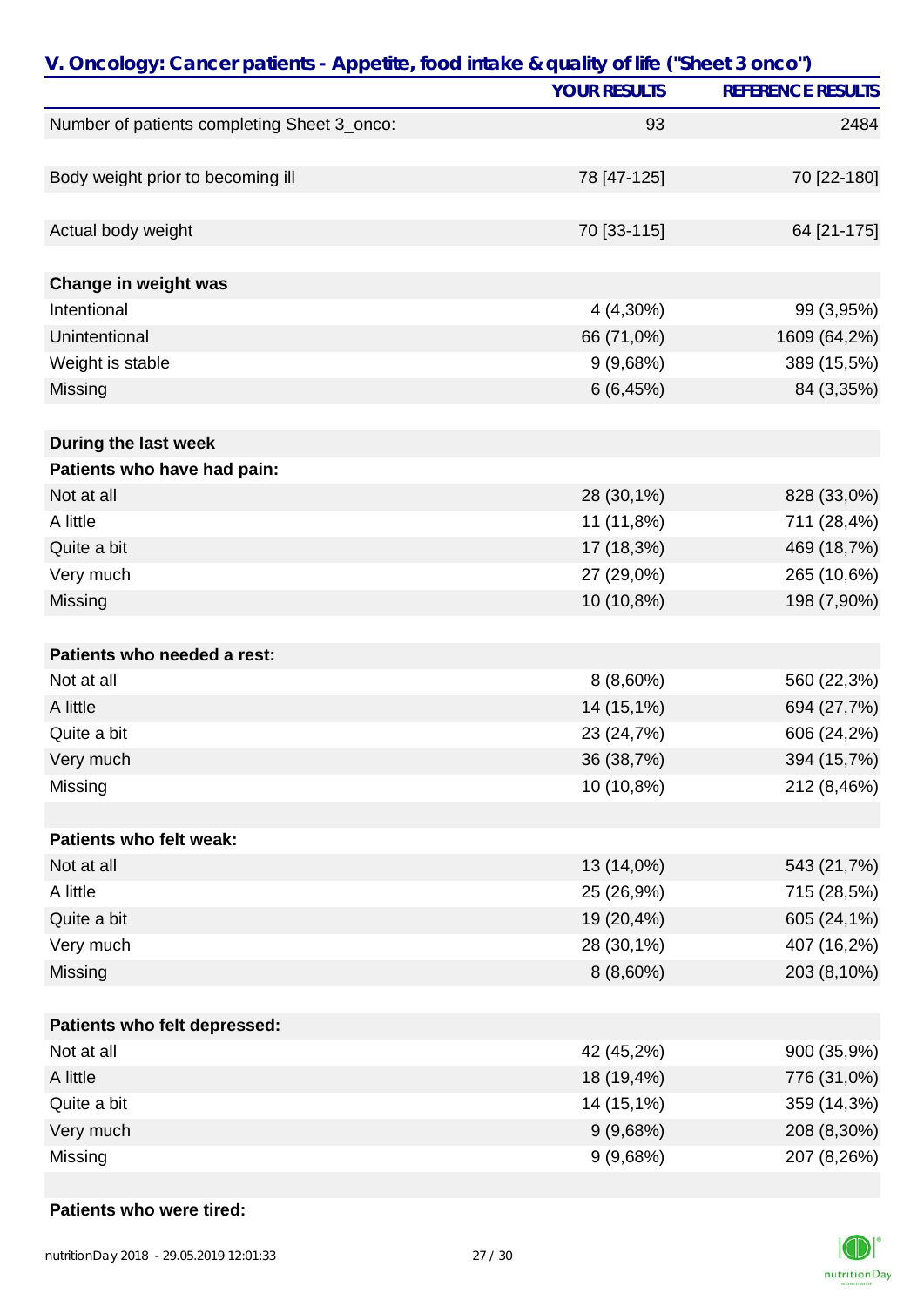| Not at all                                                  | $8(8,60\%)$ | 558 (22,3%)  |
|-------------------------------------------------------------|-------------|--------------|
| A little                                                    | 22 (23,7%)  | 769 (30,7%)  |
| Quite a bit                                                 | 24 (25,8%)  | 563 (22,5%)  |
| Very much                                                   | 31 (33,3%)  | 376 (15,0%)  |
| Missing                                                     | 7(7,53%)    | 204 (8,14%)  |
|                                                             |             |              |
| Patients whose pain interfered with their daily activities: |             |              |
| Not at all                                                  | 32 (34,4%)  | 953 (38,0%)  |
| A little                                                    | 9(9,68%)    | 567 (22,6%)  |
| Quite a bit                                                 | 17 (18,3%)  | 418 (16,7%)  |
| Very much                                                   | 25 (26,9%)  | 300 (12,0%)  |
| Missing                                                     | 10 (10,8%)  | 221 (8,82%)  |
|                                                             |             |              |
| Patients who lacked appetite:                               |             |              |
| Not at all                                                  | 27 (29,0%)  | 881 (35,2%)  |
| A little                                                    | 20 (21,5%)  | 617 (24,6%)  |
| Quite a bit                                                 | 14 (15,1%)  | 431 (17,2%)  |
| Very much                                                   | 22 (23,7%)  | 322 (12,8%)  |
| Missing                                                     | 9(9,68%)    | 218 (8,70%)  |
|                                                             |             |              |
| <b>Just now</b>                                             |             |              |
| Patients who have pain:                                     |             |              |
| Not at all                                                  | 31 (33,3%)  | 993 (39,6%)  |
| A little                                                    | 23 (24,7%)  | 814 (32,5%)  |
| Quite a bit                                                 | 18 (19,4%)  | 359 (14,3%)  |
| Very much                                                   | 12 (12,9%)  | 106 (4,23%)  |
| Missing                                                     | 8 (8,60%)   | 205 (8,18%)  |
|                                                             |             |              |
| Patients who need a rest:                                   |             |              |
| Not at all                                                  | 13 (14,0%)  | 513 (20,5%)  |
| A little                                                    | 21 (22,6%)  | 832 (33,2%)  |
| Quite a bit                                                 | 20 (21,5%)  | 605 (24,1%)  |
| Very much                                                   | 28 (30,1%)  | 307 (12,3%)  |
| Missing                                                     | $8(8,60\%)$ | 210 (8,38%)  |
|                                                             |             |              |
| Patients who feel weak:                                     |             |              |
| Not at all                                                  | 23 (24,7%)  | 562 (22,4%)  |
| A little                                                    | 26 (28,0%)  | 807 (32,2%)  |
| Quite a bit                                                 | 20 (21,5%)  | 594 (23,7%)  |
| Very much                                                   | 16 (17,2%)  | 296 (11,8%)  |
| Missing                                                     | 7(7,53%)    | 210 (8,38%)  |
|                                                             |             |              |
| Patients who are depressed:                                 |             |              |
| Not at all                                                  | 43 (46,2%)  | 1027 (41,0%) |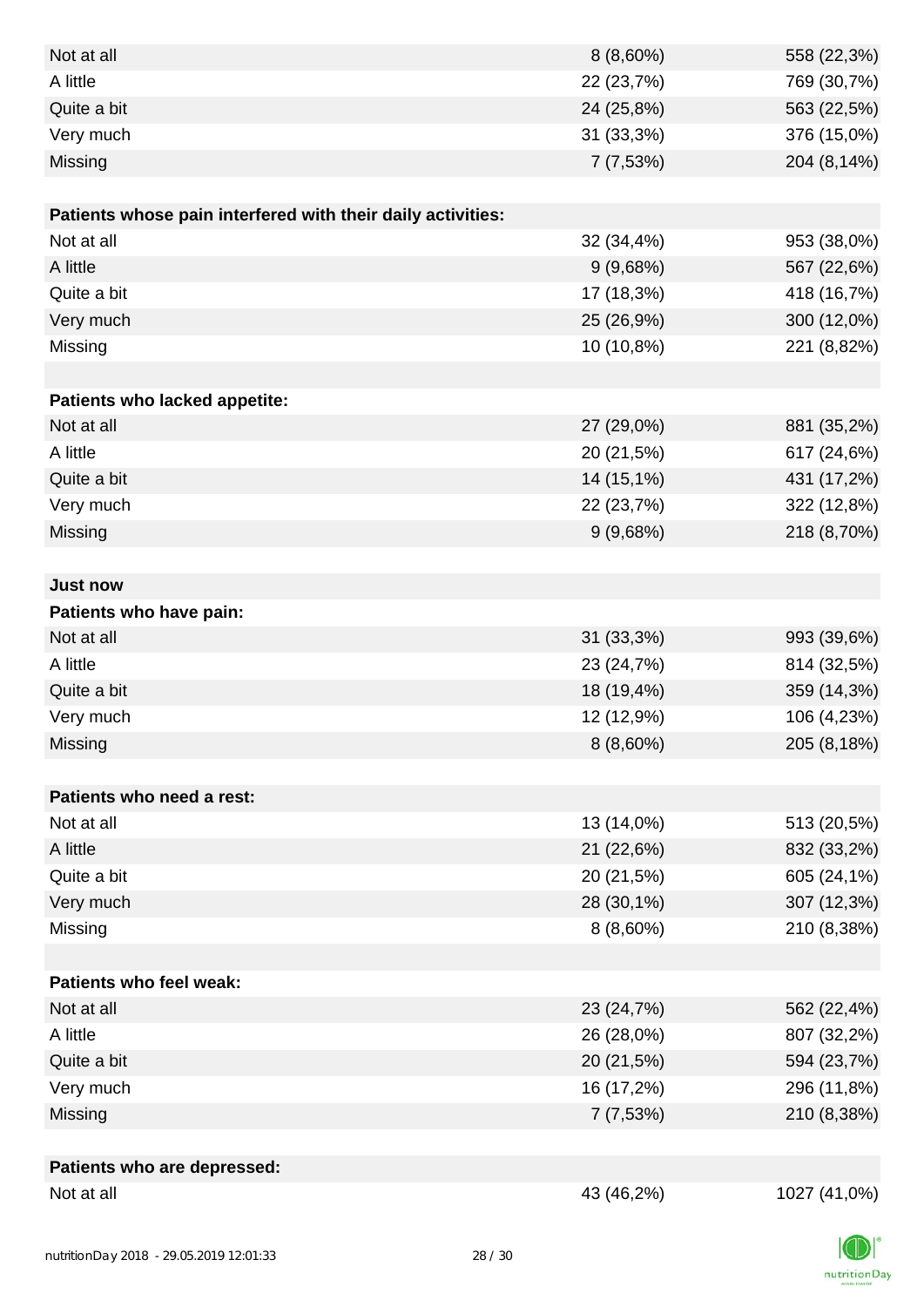| A little                                                    | 23 (24,7%)  | 763 (30,4%) |
|-------------------------------------------------------------|-------------|-------------|
| Quite a bit                                                 | $8(8,60\%)$ | 321 (12,8%) |
| Very much                                                   | 9(9,68%)    | 140 (5,59%) |
| Missing                                                     | 7 (7,53%)   | 209 (8,34%) |
|                                                             |             |             |
| Patients who are tired:                                     |             |             |
| Not at all                                                  | 14 (15,1%)  | 606 (24,2%) |
| A little                                                    | 26 (28,0%)  | 871 (34,8%) |
| Quite a bit                                                 | 26 (28,0%)  | 496 (19,8%) |
| Very much                                                   | 19 (20,4%)  | 280 (11,2%) |
| Missing                                                     | 6(6, 45%)   | 215 (8,58%) |
|                                                             |             |             |
| Patients whose pain interferes with their daily activities: |             |             |
| Not at all                                                  | 31 (33,3%)  | 961 (38,3%) |
| A little                                                    | 17 (18,3%)  | 631 (25,2%) |
| Quite a bit                                                 | 21 (22,6%)  | 418 (16,7%) |
| Very much                                                   | 14 (15,1%)  | 233 (9,30%) |
| Missing                                                     | $8(8,60\%)$ | 221 (8,82%) |
|                                                             |             |             |
| Patients who lack appetite:                                 |             |             |
| Not at all                                                  | 35 (37,6%)  | 907 (36,2%) |
| A little                                                    | 20 (21,5%)  | 637 (25,4%) |
| Quite a bit                                                 | 14 (15,1%)  | 430 (17,2%) |
| Very much                                                   | 14 (15,1%)  | 278 (11,1%) |
| Missing                                                     | 7(7,53%)    | 217 (8,66%) |
|                                                             |             |             |
| Reasons for change in appetite/food intake                  |             |             |
| Nausea/Vomiting                                             | 10 (10,8%)  | 434 (17,3%) |
| Inflammation in mouth                                       | 5(5,38%)    | 145 (5,79%) |
| Pain                                                        | 16 (17,2%)  | 332 (13,2%) |
| Constipation                                                | 2(2,15%)    | 197 (7,86%) |
| Diarrhea                                                    | 6(6, 45%)   | 129 (5,15%) |
| Change in taste/smell                                       | 11 (11,8%)  | 326 (13,0%) |
| Early satiation/Loss of appetite                            | 18 (19,4%)  | 604 (24,1%) |
| Other                                                       | 14 (15,1%)  | 427 (17,0%) |
| Missing                                                     | 4 (4,30%)   | 93 (3,71%)  |
|                                                             |             |             |
| Maximum activity performed by patients                      |             |             |
| Able to do sports                                           | 2(2,15%)    | 96 (3,83%)  |
| Fully active                                                | 16 (17,2%)  | 356 (14,2%) |
| Able to carry out light activities                          | 19 (20,4%)  | 508 (20,3%) |
| Able to carry out self care                                 | 21 (22,6%)  | 623 (24,9%) |
| Able to carry out limited self care                         | 17 (18,3%)  | 371 (14,8%) |
| Confined to bed or chair                                    | 13 (14,0%)  | 333 (13,3%) |